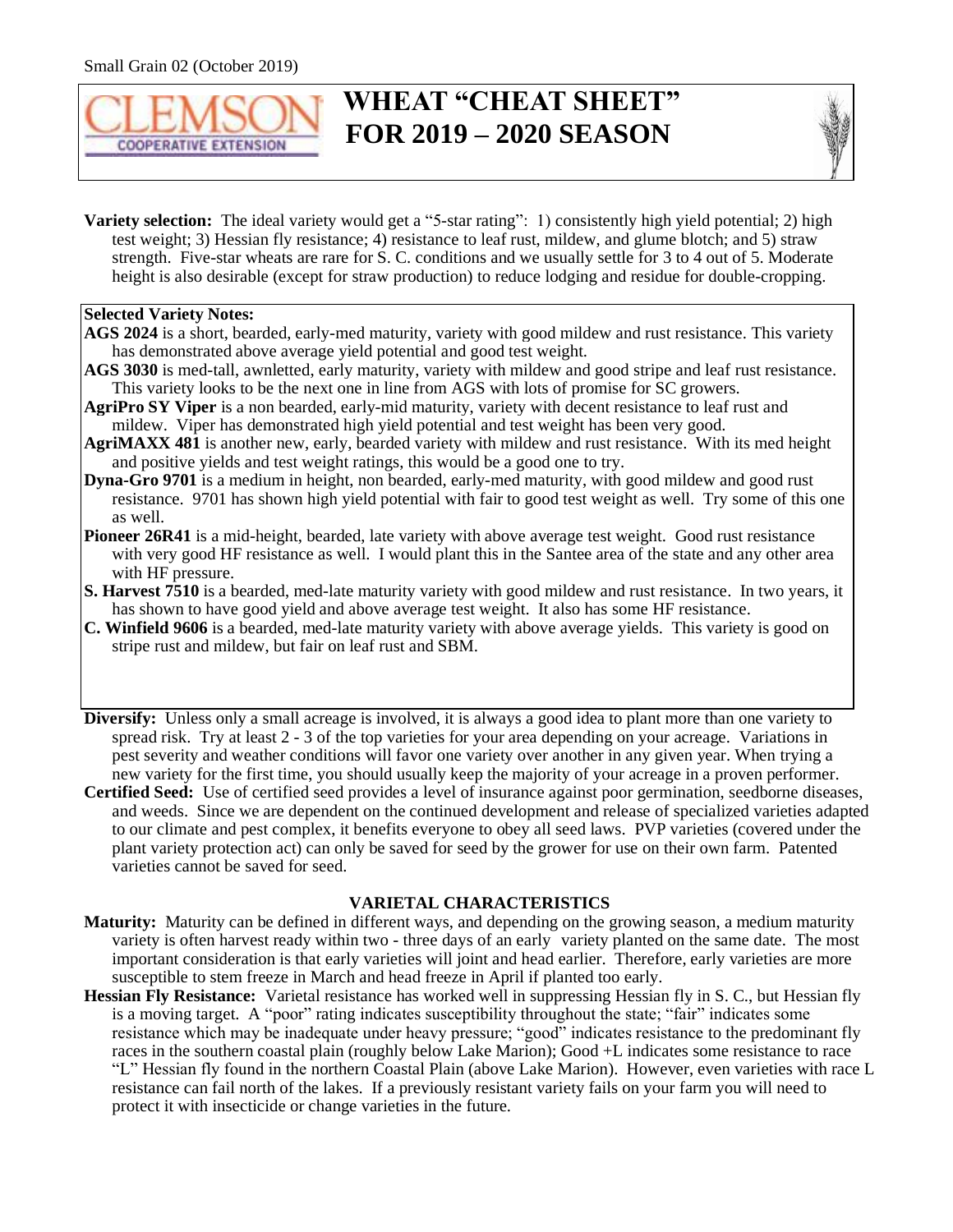### **S. C. SELECTED WHEAT VARIETY CHARACTERISTICS AND PERFORMANCE - 2019**

|                          |                 |              |                          |                |                          |                          |                          |                |               |             | <b>TEST</b> <sub>e</sub> |        |                |              | <b>YIELD</b>  |                          |        |                |
|--------------------------|-----------------|--------------|--------------------------|----------------|--------------------------|--------------------------|--------------------------|----------------|---------------|-------------|--------------------------|--------|----------------|--------------|---------------|--------------------------|--------|----------------|
|                          | AWNS<br>(Beard) | MAT-a        | $H_{\cdot b}$            | <b>POWDERY</b> | <b>LEAF</b>              | <b>STRIPE</b>            |                          |                | <b>STRAW</b>  | <b>TEST</b> | WT.                      |        |                |              | (BU/AC)       |                          |        | <b>YIELD</b> e |
| <b>VARIETY</b>           |                 | <b>URITY</b> | <b>FLY</b>               | MILDEW c       | <b>RUST</b> <sub>c</sub> | <b>RUST</b> <sub>c</sub> | SBM <sub>c</sub>         | <b>HEIGHTd</b> | <b>STREN.</b> | WT.         | INDEX ^14 15 16 17       |        |                |              |               | 18 19                    |        | <b>INDEX</b>   |
| <b>AGS 2024</b>          | Y               | E/M          | Fair                     | Fair/Good      | Good                     | Good                     | Good                     | Short          | Fair          | Good        | $+1.24$                  | $\sim$ |                |              |               | $-1118010596$            |        | $+0.94$        |
| <b>AGS 2038</b>          | Y               | M            | Fair                     | Fair/Good      | Good                     | Good                     | Good?                    | Med/Tall       | Good          | Good        | $+0.34$                  |        | 74 82 --       |              | 67            | 82                       | $\sim$ | $-6.64$        |
| <b>AGS 3030</b>          | $Y +$           | E            | Fair                     | Fair/Good      | Good                     | Good                     | Good                     | Med/Tall       | Good          | Good        | $+2.51$                  |        |                |              |               | $\mathbf{u}$             | 108    | $+6.71$        |
| <b>AGS 3040</b>          | $Y+$            | M/L          | Fair                     | Fair/Good      | Good                     | Good                     | Good                     | Med/Tall       | Good          | Fair        | $-0.91$                  |        |                |              |               | $\mathbf{u}$             | 104    | $+3.11$        |
| <b>AgriMaxx 415</b>      | Y               | M/L          | Fair                     | Fair/Good      | Good                     | Good                     | Good                     | Med/Tall       | Good          | Fair        | $-0.37$                  |        | 80 84          | 84           | 83            | 88                       | 96     | $-1.77$        |
| <b>AgriMaxx 473</b>      | Y               | M            | Good?                    | Good           | Good                     | Good                     | $\gamma$                 | Med/Tall       | Good          | Fair/Poor   | $-1.83$                  |        | $\mathbf{u}$   | $\mathbf{u}$ | 64            | 85                       | 105    | $-2.63$        |
| <b>AgriMaxx 481</b>      | Y               | E            | Good?                    | Good           |                          | Fair/Good Fair/Good      | $\overline{?}$           | Med            | Good          | Good        | $+3.11$                  |        |                |              |               |                          | 116    | $+14.51$       |
| <b>AgriPro SY 547</b>    | N               | M            | Poor                     | Good           | Good                     | V. Good                  | $\overline{?}$           | Med/Tall       | Good          | Fair        | $-0.42$                  |        |                |              |               | 82                       | 87     | $+10.22$       |
| <b>AgriPro SY Richie</b> | N               | E/M          | $\overline{\mathcal{L}}$ | Good           | V. Good                  | V. Good                  | $\overline{\mathcal{L}}$ | Med            | Good          | Good        | $+1.01$                  |        |                |              |               | $\sim$ $\sim$            | 112    | $+11.21$       |
| <b>AgriPro SY Viper</b>  | N               | E/M          | Poor                     | Fair           | Fair                     | Good                     | Fair                     | Med            | Good          | Good        | $+1.23$                  |        |                | 94           | $\sim$        | 98                       | 94     | $+3.23$        |
| Dyna-Gro 9701            | Y               | E/M          | Good?                    | Good           | Good                     | Good                     | Good                     | Med/Tall       | Good          | Fair        | $-0.83$                  |        |                |              | -89           | 85                       | 104    | $+4.73$        |
| Dyna-Gro 9811            | Y               | M            | Fair?                    | Good           | Good                     | Good                     | $\overline{?}$           | Med/Tall       | Good          | Fair        | $-0.22$                  |        |                |              | $\sim$ $\sim$ | 97                       | 97     | $+2.42$        |
| Dyna-Gro TV8861          | Y               | M/L          | Poor                     | Good           | Good                     | Good                     | Fair                     | Med            | Good          | Fair        | $-0.51$                  |        |                |              | $-$           | $\overline{\phantom{m}}$ | 83     | $-18.61$       |
| Pioneer 26R41            | $\mathbf Y$     | L            | Good+L                   | Fair/Good      | Fair                     | Good                     | $\overline{?}$           | Short/Med      | Good          | Fair        | $-0.17$                  | 82     | -89            | 97           | 97            | 77                       | 97     | $+3.57$        |
| Pioneer 26R59            | $\mathbf N$     | E/M          | Poor                     | Good           | Fair                     | Good                     | Fair                     | Short          | Good          | Fair/Poor   | $-1.24$                  |        |                | 81           | 73            | 101                      | 97     | $+0.14$        |
| Pioneer 26R94            | Y               | E            | Good                     | Good           | Good                     | Good                     | Good                     | Med/Tall       | Good          | Ex          | $+2.45$                  |        | $\overline{a}$ | 93           | 80            | -95                      | 102    | $+7.85$        |
| <b>S. Harvest 5550</b>   | N               | E/M          | Good?                    | Good           | Good                     | Good                     | Good                     | Med/Tall       | Good          | Good        | $+0.92$                  |        |                |              | 60            | $\sim$                   | 98     | $-8.72$        |
| <b>S. Harvest 7200</b>   | Y               | E/M          | Good+L?                  | Good           | V. Good                  | Good                     | Fair                     | Med/Tall       | Good          | Good        | $+1.53$                  |        |                |              | 63            | 87                       | 104    | $-3.33$        |
| <b>S. Harvest 7510</b>   | Y               | M/L          | Fair?                    | Good           | V. Good                  | Good                     | Fair                     | Med            | Good          | Fair/Good   | $+0.32$                  |        |                |              | $\sim$ $\sim$ | 90                       | 107    | $+3.72$        |
| C. Winfield 8550         | $\mathbf N$     | M/L          | $Good+L?$                | Good           | Good                     | V. Good                  | $\overline{?}$           | Med/Tall       | Good          | Fair/Poor   | $-1.92$                  |        |                |              |               | 88                       | 105    | $+1.62$        |
| C. Winfield 8800         | Y               | M/L          | Good+L?                  | Good           | Good                     | V. Good                  | $\overline{\mathcal{L}}$ | Med            | Good          | Fair/Poor   | $-2.61$                  |        |                |              |               | $\overline{a}$           | 107    | $+5.81$        |
| C. Winfield 9606         | Y               | M/L          | Good+L?                  | Good           | Fair                     | V. Good                  | $\overline{\mathcal{C}}$ | Med/Tall       | Good          | Fair        | $-0.53$                  |        |                | $\mathbf{u}$ | 79            | 85                       | 106    | $+1.93$        |
| <b>USG 3118</b>          | Y               | E/M          | Good+L?                  | Good           | V. Good                  | Good                     | $\overline{\mathcal{C}}$ | Short/Med      | Good          | Fair        | $-0.71$                  |        |                |              |               |                          | 119    | $+18.21$       |
| <b>USG 3539</b>          | Y               | M            | $Good+L?$                | Fair           | Good                     | Good                     | Fair                     | Med/Tall       | Good          | Fair        | $-0.21$                  |        |                |              |               |                          | 94     | $-7.51$        |
| <b>USG 3895</b>          | Y               | M            | $\gamma$                 | Fair/Good      | Good                     | Good                     | Fair                     | Short/Med      | Good          | Fair        | $-0.34$                  |        | $\sim$         | 100.91       |               | 95                       | 91     | $+6.64$        |
|                          |                 |              |                          |                |                          |                          |                          |                |               |             |                          |        |                |              |               |                          |        |                |

**^ Since there wasn't a wheat challenge, the yields were taken from the OVT trial at both Blackville and Clemson.**

**+** Awnletted-small Awns, a new way of reporting the "beard" on these varieties now.

a. Maturity based on jointing / heading dates and harvest maturity. Plant early varieties last to reduce freeze risk.

b. Hessian fly: Poor = no resistance; Fair = resistance under low pressure: Good = Resistant to most races below Lake Marion; Good+L = also resistant to race L but may fail above Lake Marion.

\_\_\_\_\_\_\_\_ \_\_\_\_\_\_\_\_ \_\_\_\_\_\_\_\_ \_\_\_\_\_\_\_\_ \_\_\_\_\_\_\_\_\_\_\_ **\_\_\_\_\_\_\_\_\_\_\_\_\_\_\_\_\_\_**

**\_\_\_\_\_\_\_\_\_\_\_\_\_\_\_\_\_\_\_\_\_\_\_\_\_\_\_\_\_\_\_\_\_\_\_\_\_\_\_\_\_\_\_\_\_\_\_\_** \_\_\_\_\_\_\_\_\_\_\_\_\_ \_\_\_\_\_\_\_\_\_\_\_\_\_\_\_\_\_\_\_ \_\_\_\_\_\_\_\_\_\_\_\_\_\_\_\_\_\_ \_\_\_\_\_\_\_\_\_\_\_\_\_\_\_\_\_\_\_\_\_\_\_\_\_\_\_\_\_ \_\_\_\_\_\_\_\_\_\_\_\_\_\_\_\_\_\_\_\_\_ \_\_\_\_\_\_\_\_\_\_\_\_\_\_\_\_\_\_\_\_ \_\_\_\_\_\_\_\_\_\_\_\_\_\_\_\_ \_\_\_\_\_\_\_\_\_\_\_\_\_\_\_\_\_\_\_\_\_\_\_\_\_\_\_\_ \_\_\_\_\_\_\_\_\_\_\_\_\_\_\_\_\_\_\_\_\_ \_\_\_\_\_\_\_\_\_\_\_\_\_\_\_\_\_\_\_ **\_\_\_\_\_\_\_\_\_\_\_\_\_\_\_\_\_\_\_ \_\_\_\_\_\_\_\_**

c. Powdery mildew, leaf rust, stripe rust resistance varies by region and can change rapidly; SBM = soilborne mosaic virus; ratings based on observations at Blackville if available, or other states.

d. Tall = over 41" (105 cm ); short less than 37" (95 cm) under high yield conditions.

e. **Yield Index or Test Weight Index** shows in one number the percent above or below average in a series of tests (not all tested varieties shown). Superscript shows number of years compared.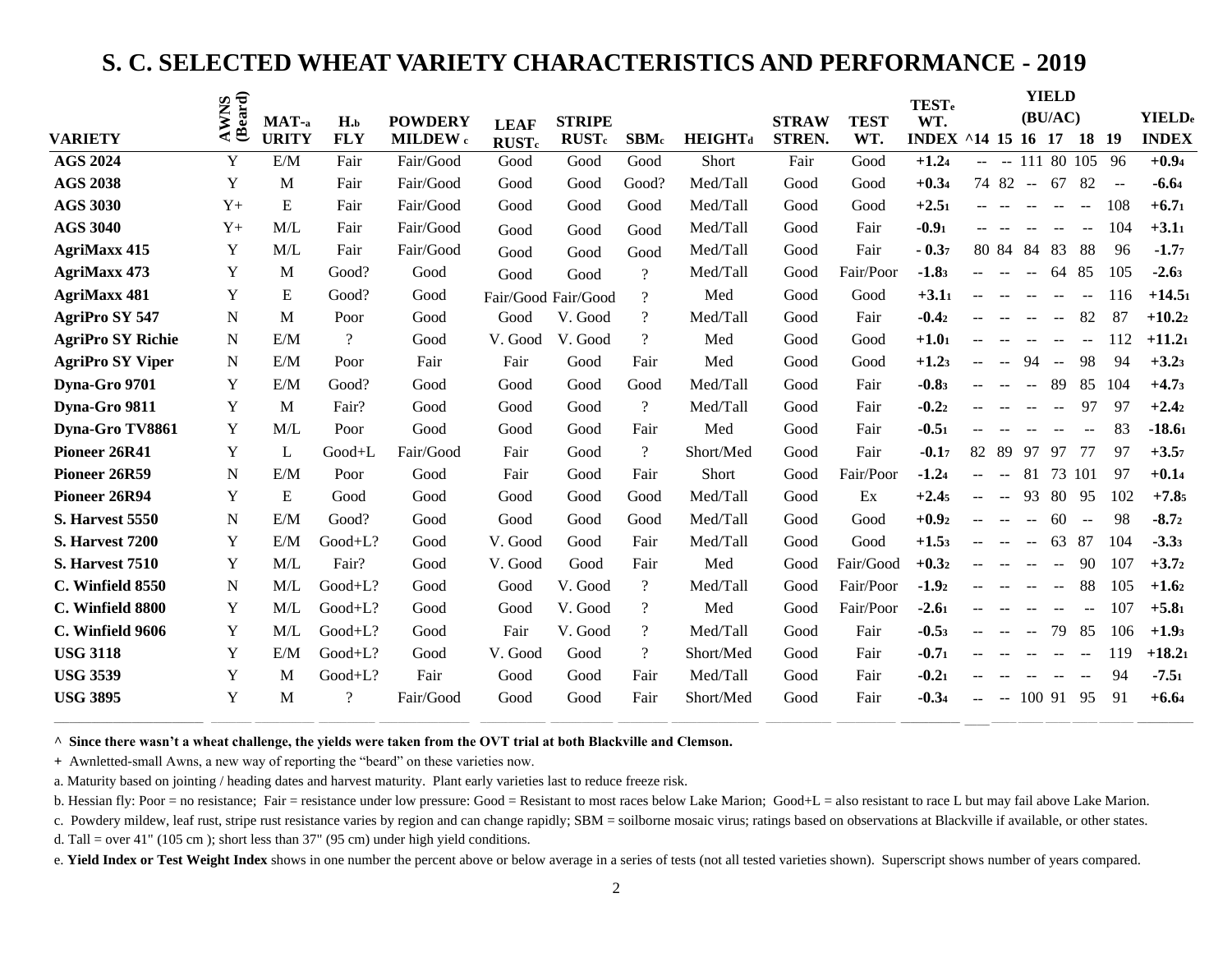- **Disease Resistance:** Rust and mildew resistance can change even more rapidly than insect resistance, and disease ratings are always relative. The ratings used in the table are based on our latest observations at Blackville, when available, and neighboring states. Even varieties given only a "fair"rating exhibit a significant level of resistance when compared with highly susceptible varieties.
- **Test Weight and Test Weight Index:** Test weight ratings are based on performance over a period of years, but this is one characteristic that is very stable. That is, test weights may vary greatly depending on field conditions, but high test weight varieties maintain consistently better test weights over many years. The test weight index shows the percent above or below average test weight in a series of trials. The superscript number shows how many years the variety was evaluated. For example, a TW index of 2.8<sup>3</sup> means that over a 3-year period the variety's test weight was 2.8 % above the average of other varieties tested. This would be exceptional out-performance.
- Yield Index: The yield index indicates the percent above or below test average yield and the superscript shows the number of years compared. Consistent yielders have a positive index over several years. A high or low number based on only one year's information is less meaningful.
- **Height:** A value over  $41$ <sup>"</sup> (105 cm) is a tall wheat for our area and under 35<sup>"</sup> (90 cm) is relatively short. These heights are taken under high yield conditions. Keep in mind that some tall varieties have excellent straw strength and standability.
- **Straw Strength:** Based on lodging comparisons (when available) at N rates of 90 120 lbs / ac.

#### **AGRONOMIC CONSIDERATIONS**

**Seeding Rate:** Plant seed per foot, not bu. per acre. There can easily be a 30% to 40% difference in seed size dependent on variety and lot; but on average it takes about 120 lb seed/ac to reach the maximum seeding rate. Calibrate drill on hard ground where you can count seed. Shoot for a maximum of 21-22 seed per row ft. on 7" rows (12/ft. on 4", 18/ft. on 6", 24/ft. on 8"). For broadcast seeding, shoot for 36 - 40 seed/ft2. **These are maximum wheat seeding rates, even for high management**. **Wheat compensates well for reduced seed rates and even skips in plant stands. Equivalent yields have been obtained with half seeding rates (18/ft2) and even with 18-inch row skips on 15 % of the field area. Don't give up on**  reduced stands. Maximum seeding rates can reduce barley yellow dwarf yield loss and provides some insurance against poor emergence.

Some seed companies now list seed size (seed/lb) on the bag. The following table is useful for determining how much seed to purchase, checking whether the drill is putting out the correct rate, and for calibrating broadcast seeding. **If no information is available on seed size, a good mid-range guess for the amount of wheat seed to purchase is 120 lb per acre.**

|                                                         | <b>Small Grain Seeding Rates</b> |          |    |                |    |                     |                      |    |                                                                                                        |                  |                 |  |
|---------------------------------------------------------|----------------------------------|----------|----|----------------|----|---------------------|----------------------|----|--------------------------------------------------------------------------------------------------------|------------------|-----------------|--|
| Use Seed Per Row Foot, Bu/ac only an Estimate           |                                  |          |    |                |    |                     |                      |    |                                                                                                        |                  |                 |  |
| Crop                                                    | lb/                              | Seed/ft2 |    |                |    | Seed per row ft. by | row spacing (inches) |    | Average<br>seed/lb                                                                                     | Approx.<br>Lb/ac | Approx<br>Bu/ac |  |
|                                                         | bu                               |          |    | $\overline{4}$ | 6  |                     | 8                    | 10 |                                                                                                        |                  |                 |  |
| Wheat                                                   | 60                               | Grain    | 36 | 12             | 18 | 21                  | 24                   | 30 | 13,000                                                                                                 | 120              | 2.0             |  |
| 38<br>15<br>23<br>28<br>30<br>45<br>2.5<br>150<br>Graze |                                  |          |    |                |    |                     |                      |    |                                                                                                        |                  |                 |  |
|                                                         |                                  |          |    |                |    |                     |                      |    |                                                                                                        |                  |                 |  |
| Oats                                                    | 32                               | Grain    | 24 | 8              | 12 | 14                  | 16                   | 20 | 13,000                                                                                                 | 80               | 2.5             |  |
|                                                         |                                  | Graze    | 28 | 9              | 14 | 17                  | 19                   | 24 |                                                                                                        | 96               | 3.0             |  |
|                                                         |                                  |          |    |                |    |                     |                      |    |                                                                                                        |                  |                 |  |
| *Barley                                                 | 48                               | Grain    | 26 | 9              | 13 | 15                  | 17                   | 22 | 12,000                                                                                                 | 95               | 2.0             |  |
|                                                         |                                  |          |    |                |    |                     |                      |    |                                                                                                        |                  |                 |  |
| Rye                                                     | 56                               | Grain    | 40 | 13             | 20 | 24                  | 27                   | 33 | 21,000                                                                                                 | 84               | 1.5             |  |
|                                                         |                                  | Graze    | 53 | 18             | 27 | 32                  | 36                   | 45 |                                                                                                        | 112              | 2.0             |  |
|                                                         |                                  |          |    |                |    |                     |                      |    |                                                                                                        |                  |                 |  |
| Triticale                                               | 48                               | Grain    | 26 | 9              | 13 | 15                  | 17                   | 22 | 12,000                                                                                                 | 95               | 2.0             |  |
|                                                         |                                  | Graze    | 36 | 12             | 18 | 21                  | 24                   | 30 |                                                                                                        | 131              | 2.75            |  |
|                                                         |                                  |          |    |                |    |                     |                      |    | *Hulless barley requires a substantially higher seeding rate: 40 seed/ft2 (23 seed/row ft on 7" rows). |                  |                 |  |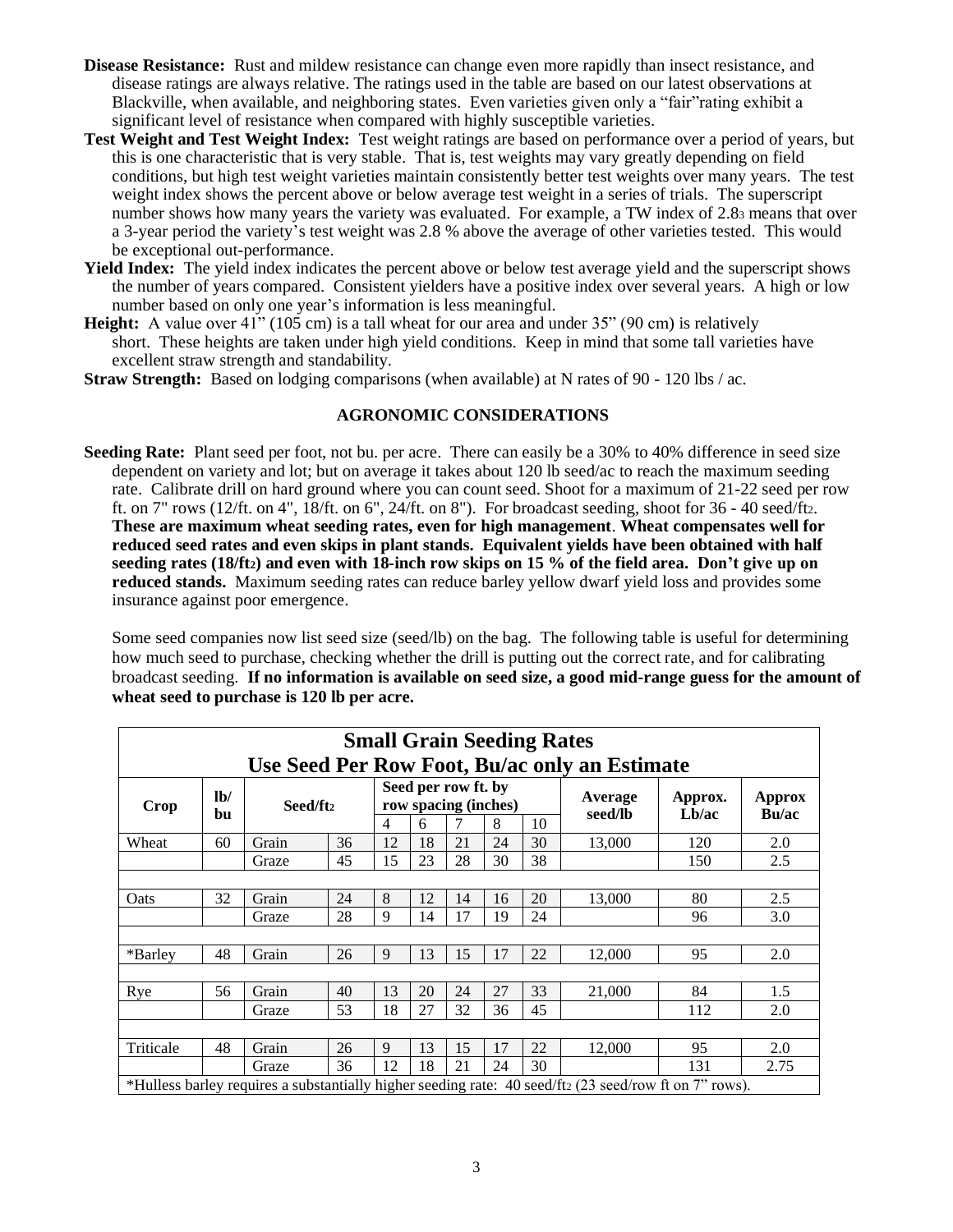| <b>Seed Size</b> |      | % Germination |      |
|------------------|------|---------------|------|
| (seed/lb)        | 90 % | 80 %          | 70 % |
| 10,000           | 157  | 177           | 202  |
| 11,000           | 142  | 160           | 182  |
| 12,000           | 131  | 147           | 168  |
| 13,000           | 121  | 136           | 155  |
| 14,000           | 112  | 126           | 144  |
| 15,000           | 104  | 117           | 134  |
| 16,000           | 98   | 110           | 126  |
| 17,000           | 92   | 103           | 118  |
| 18,000           | 87   | 98            | 112  |
| 19,000           | 82   | 92            | 105  |
| 20,000           | 78   | 88            | 100  |

### **Maximum Wheat Seeding Rates For Grain Production (Lbs per Acre)**

\*Rates for 90 % germination are equivalent to 36 seed/ft2 or: 18 seed/row ft (6" rows); 21 seed/ft  $(7" rows)$ ; 24 seed/row ft  $(8" rows)$ .

Consider increasing seeding rate 10 % for reduced tillage or broadcast (40 seed/ft). For grazing wheat, increase seeding rate 25%.

- **Seeding Depth:** Depth matters. A good target is 1" to 1.5" deep in moist soil. Over 2" can reduce tiller vigor, particularly if heavy rain prior to emergence washes more soil over the seed.
- **Planting Date:** Planting date is always a compromise between yield potential and frost / pest risks. Early planting can raise yield potential by increasing productive tiller count, promoting a larger plant, and prolonging the grain fill period; but early planting also exposes you to greater risk from spring freezes, Hessian fly, and aphid-transmitted barley yellow dwarf virus. For example, at Blackville it is risky to plant before Nov. 15, and we should try to finish by Dec. 1. In the northern coastal plain of S.C. the optimal planting date is about two weeks earlier (Nov. 1). Plant earlier-maturing varieties last to reduce freeze risk.
- **Fertility:** A soil test is fundamental. **pH 5.8 - 6.4**. Over liming causes Mn deficiency and potential winter kill. **Nitrogen**: 20 lb at-plant + 70 to 80 lb early to mid-February topdress (90 to 100 lbs total) is a good starting point for dryland wheat. Alternatively, initial N application can be delayed until mid-January. Typically there is adequate residual N to carry seedling wheat with adequate tillering until 30 units is applied in January. The balance of the N can then be applied in mid-February. There is no substitute for experience with N response on your soil and rotation. N application is critical prior to jointing in early March. Splitting spring N applications (Feb and Mar) can reduce leaching, but usually does not increase yield. Excessive N can increase disease, lodging and drought stress during head fill. Apply 10 - 15 lb sulfur; ideally about 1/3 at planting and the rest at topdress. If clay is within 12" of surface, there is little chance of a response to applied S.

**Phosphorus** and **potash** should be applied pre-plant by soil test (apply 80 lb/ac P or K if soil test is low; 40 lb/ac P or K if soil test is medium). K can be split fall and early spring on sandy soil. Breaking the hardpan greatly reduces S and N deficiency risk.

**Manganese** deficiency can be a significant problem in coastal plain wheat, even causing death of tillering wheat during cold snaps. Mn deficiency is often caused by high pH from over liming or excessive poultry litter. Foliar apply 0.5 lb elemental Mn (2 - 2.5 lb manganese sulfate) to correct Mn deficiency. A second application may be necessary in that Mn does not translocate to new foliage.

**Copper** deficiency can occur on poorly drained coastal plain soils and is corrected with foliar 0.25 – 0.5 lb copper (1-2 lb /ac copper sulfate) at first appearance (pale wheat with dry, twisted or "pigtailed" leaf tips) or preventatively on known deficient soils. High pH and phosphorus levels are also correlated with Cu deficiency.

**Poultry Litter** – Litter nutrient content can vary widely so have analysis from your source. Average litter analysis is about  $3:3:2$ , so 1 ton of litter contains about 60 lb N : 60 lb P2SO<sub>4</sub>: 40 lb K2O. Using availability coefficients of  $0.6 - 0.8 - 0.8$ , the **nutrient value of 1 ton of litter on average is about 36 lb N : 48 lb P2SO<sup>4</sup> : 32 lb K2O.**

**Tiller Counts:** A rule of 50 tillers per ft<sub>2</sub> is sometimes used to decide whether to make an early ("split") N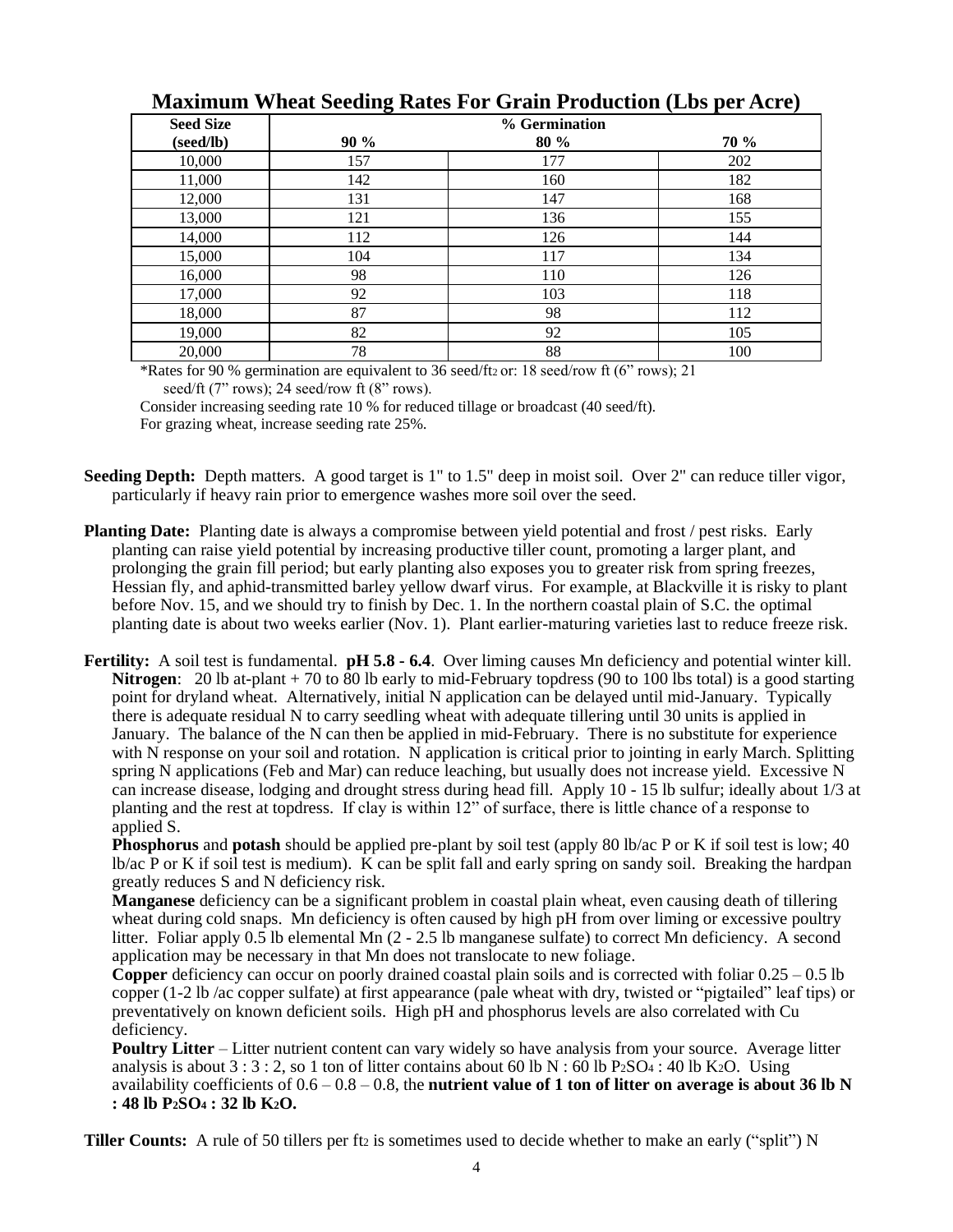application in late January. However, a goal of 50 tillers per ft<sup>2</sup> is seldom a problem for November planted wheat in the S. C. coastal plain. Even if we get less than half a stand (10 plants per row ft out of 21 seed per row ft on 7" rows), it only takes a main stem and two tillers (3 stems) per plant to exceed 50 tillers per ft2. Multiply the stems per row ft by 1.7 to get stems per ft<sub>2</sub> on 7" rows (multiply stem count by 2 on  $6^{5}$  rows).

- **Growth Regulator:** Cerone (ethephon 4lb/gal) is labeled at 0.5-0.75 pt/ac (applied from flag leaf emergence to early boot) to prevent lodging. This product should only be considered on irrigated wheat because drought stress during headfill will result in severe yield loss from Cerone application.
- **Head Population:** Our target head population is 60 heads per ft<sub>2</sub> (6" rows = 30 heads/row ft, 7" rows = 35 heads/row ft, 8" rows  $=$  40 heads/row ft. The typical reasons for falling short on head count include N deficiency due to rate, timing, leaching, or hardpan; and poor seedling vigor from deep planting. Waterlogged soils during tillering also reduce stem count by depriving the roots of oxygen.
- **Land Preparation:** Broadcast deep tillage is a key to high yield wheat in the S. C. coastal plain. Breaking the hardpan improves winter drainage and allows roots to reach nutrients and water held by the subsoil. Chiselplows often can't reach hardpan. A Terramax or Paratill provides near broadcast deep tillage; Vripper with 20" spacing is another option. Ripping between previous subsoil furrows after corn harvest is efficient and results in a firmer seedbed when done in advance. A firm seedbed is needed to control planting depth. Deep-tillage implements can also be used with a roller to firm and level the seedbed. Deep tillage operations are more effective when soils are dry.
- **Broadcast Seeding:** Although grain drills result in much more consistent stands by precisely controlling seed placement; adequate stands and yields can be attained with broadcast seeding when seeding rate (approx. 36 – 40 ft2), a uniform distribution pattern, and soil incorporation depth are reasonably controlled. Seed should be lightly incorporated (up to 2") into adequate soil moisture for best results.

Surface broadcasting of small grain seed without any covering by either soil incorporation or crop residue usually results in complete failure or erratic stands and therefore is not a recommended practice for grain production or cover crop establishment. Soil incorporation of seed is recommended for grain crop production.

Where small grains are intended only as a cover crop, broadcast seeding and covering with crop residue can produce adequate stands. For example seed covering and germination for a cover crop can be attained by surface seed broadcast followed by shredding of standing crop residue or broadcast seeding prior to cotton defoliation or soybean leaf drop.

**Irrigation:** Wheat yield responds to irrigation when drought stress is prevented during April (kernel formation and kernel fill). A soil tensiometer or a simple device to measure evapotranspiration (atmometer) can be used to measure weekly soil moisture water loss and replace evapotranspiration with irrigation (minus weekly rain). Sensors which directly measure soil water content are also now available. Avoid unnecessary irrigation particularly during flowering to reduce the risk of scab.

# **WEED CONTROL IN SMALL GRAINS**

*Mike Marshall, Extension Weed Specialist*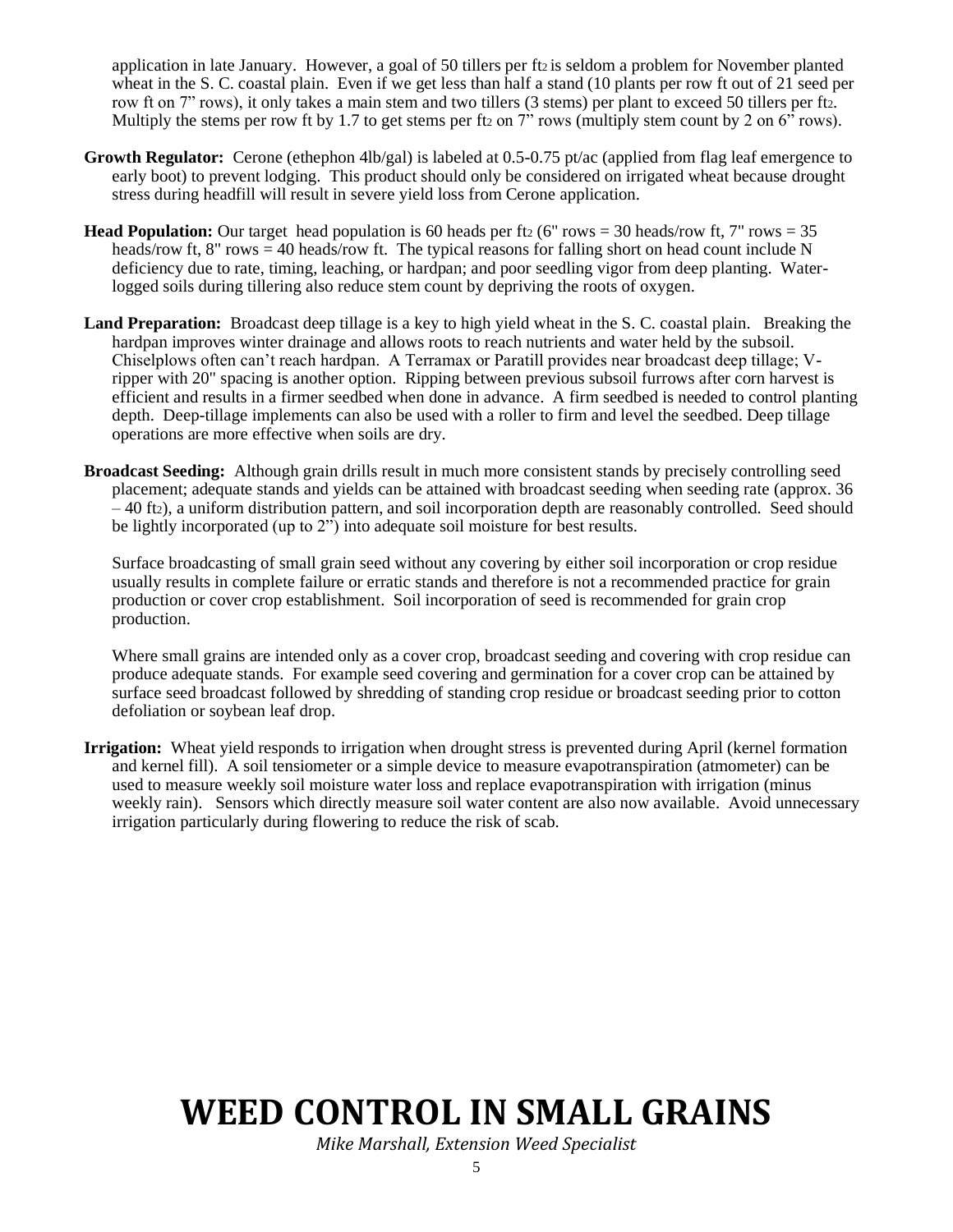#### *Preplant/Burndown Herbicides for Weed Management in Small Grains*

| Herbicide                     |                    | <b>Rate/Acre Broadcast</b> | <b>Mode of Action</b> | <b>Preharvest</b> | <b>Restricted</b>     |
|-------------------------------|--------------------|----------------------------|-----------------------|-------------------|-----------------------|
|                               | <b>Formulation</b> | <b>Active Ingredient</b>   |                       | Interval          | <b>Entry Interval</b> |
| Gramoxone SL<br>(paraquat)    | $2.0 - 4.0$ pt     | $0.5 - 1.0$ lb             | 22                    | 60 days           | 12 hours              |
| Firestorm 3 S<br>Parazone 3 S | $1.5 - 2.0$ pt     |                            |                       |                   |                       |

**Comments:** *Labeled for use in barley and wheat only*. GRAMOXONE is a RESTRICTED USE PESTICIDE. Add non-ionic surfactant at 1 pt per 100 gal of spray solution or crop oil concentrate at 1 gal per 100 gal of spray solution. Rate dependent on weed size.

| Glyphosate<br>acid equivalent (ae) |               |                     |   | 7 days | 4 hours |
|------------------------------------|---------------|---------------------|---|--------|---------|
| 5.5 SL (4.5 lb ae)                 | $11-32$ fl oz | $0.38 - 1.13$ lb ae | a |        |         |

**Comments:** *Labeled for for use in oats, wheat, barley, and rye*. Apply 2 to 4 weeks before planting date to control existing summer annual grass and broadleaf weeds and reduce competition with small grain seedlings.

| Glyphosate<br>(several brands) | see glyphosate  | $0.38 - 1.13$ lb ae | 45 days | 4 hours |
|--------------------------------|-----------------|---------------------|---------|---------|
| Harmony Extra SG               | $0.45 - 0.9$ oz |                     |         |         |
| (thifensulfuron                |                 | 0.0094-0.0188       |         |         |
|                                |                 |                     |         |         |
| tribenuron)                    |                 | 0.0047-0.0094       |         |         |

**Comments:** *Harmony Extra SG labeled for burndown use in wheat, triticale, and barley only*. GLYPHOSATE + HARMONY EXTRA SG may be used as a burndown treatment prior to, or shortly after planting (but before crop emergence). Consult glyphosate product to determine if an adjuvant is needed. If an adjuvant is needed, then add NIS (80% active or greater) at 1 qt/100 gallons of spray solution plus urea ammonium nitrate (28-32% N) or ammonium sulfate (AMS) at 2 lb/A.

| Sharpen 2.85 SC | 1.0-2.0 fl oz |                    |    | 30 days | 12 hours |
|-----------------|---------------|--------------------|----|---------|----------|
| (saflufenacil)  |               | $0.022 - 0.045$ lb | ۱4 |         |          |

**Comments:** *SHARPEN is labeled for use in wheat, oats, barley, rye, and triticale*. Apply SHARPEN for early burndown and/or limited residual control of broadleaf weeds. For optimum burndown activity, add methylated seed oil (MSO) at 1 gal per 100 gal plus ammonium sulfate (AMS) at 8.5 to 17 lbs per 100 gals or urea ammonium nitrate (UAN) at 1.25 to 2.5 gals per 100 gals of spray volume. Do not apply more than 4.0 fl oz/A of SHARPEN per cropping season.

| Valor SX 51WDG | $2.0 \text{ oz}$ | $0.064$ lb | 14 | $- -$ | 12 hours |
|----------------|------------------|------------|----|-------|----------|
| (flumixoazin)  |                  |            |    |       |          |

Valor EZ 4SC 2.0 fl oz

**Comments:** *VALOR SX is labeled for use in wheat only*. For preplant weed control use only in no-till or minimum tillage fields where previous year's crop residue has not been incorporated into the soil. Plant wheat no sooner than 7 days after VALOR SX application. Do not irrigate between emergence and spike growth stage. Wheat must be planted a minimum of 1 inch deep. Do not graze until wheat has reached 5 inches in height. Do not apply more than 2.0 oz/A of VALOR SX during a single growing season.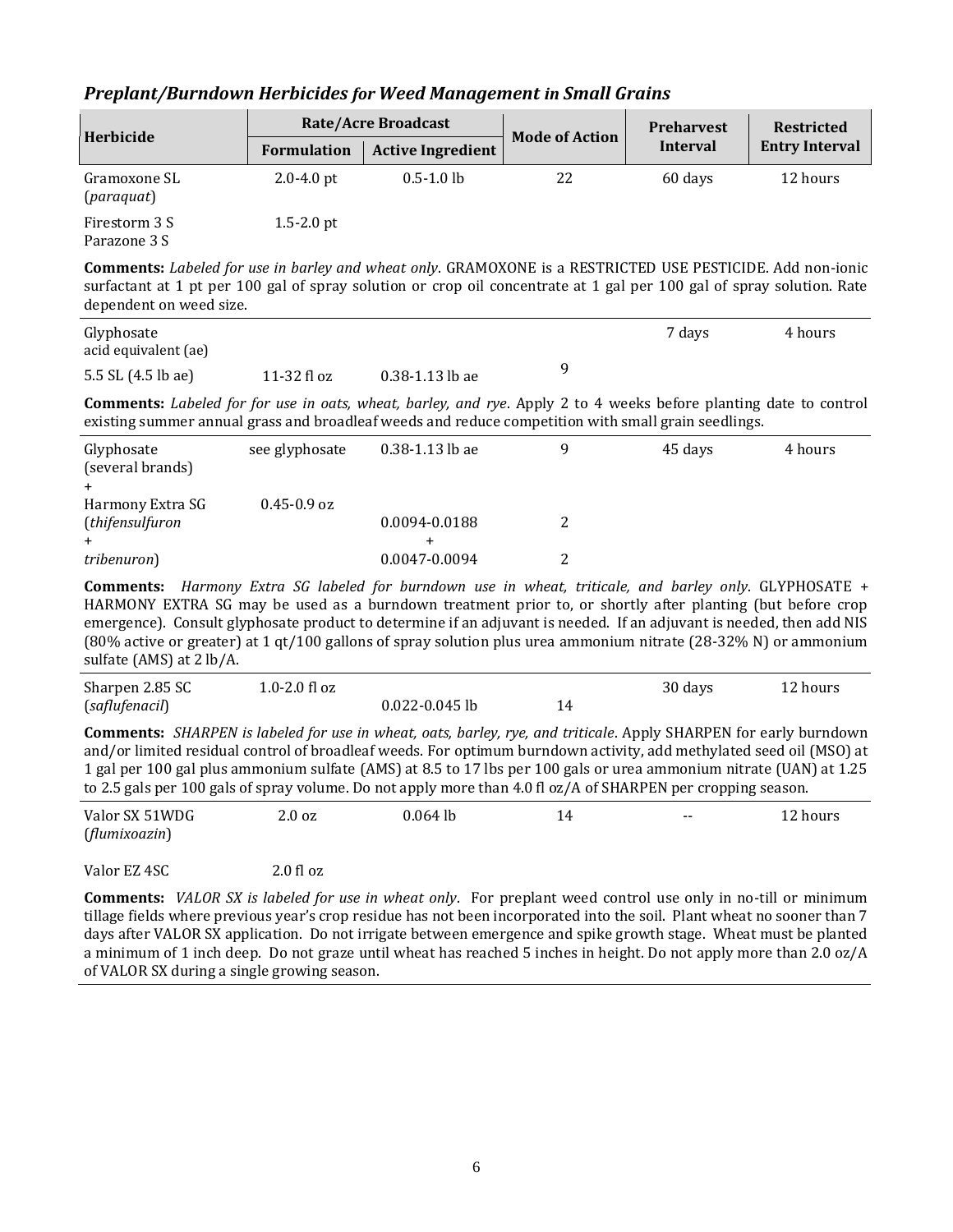#### *Weed Response to Herbicides for Small Grain Weed Management<sup>1</sup>*

| Harmony Extra<br>Banvel/Clarity<br>PowerFlex HL<br>Anthem FLEX<br>Starane Ultra<br>WideMatch<br>Sentrallas<br>Beyond <sub>2</sub><br>Sharpen<br>$S_{\rm X}$<br>Express<br>Finesse<br>Axial XI<br>Huskie<br>Osprey<br>Quelex<br>Fierce<br>Axiom<br><b>MCPA</b><br>Valor:<br>Zidua<br>$2,4-D$<br>Peak<br>$\mathbf{P}$<br>P<br>P<br>P<br>P<br>$\mathbf{P}$<br>P<br>P<br>barley, little<br>P<br>G<br>P<br>G<br>G<br>P<br>$\mathbf{P}$<br>P<br>---<br>---<br>---<br>$---$<br>P<br>P<br>G<br>P<br>P<br>P<br>P<br>P<br>P<br>GE<br>P<br>P<br>P<br>P<br>P<br>P<br>P<br>bluegrass, annual<br>G<br>G<br>$---$<br>$---$<br>$\overline{a}$<br>P<br>F<br>G<br>G<br>G<br>G<br>G<br>P<br>G<br>GE<br>buttercup<br>---<br>---<br>$--$<br>---<br>---<br>---<br>$---$<br>$---$<br>---<br>---<br>---<br>---<br>$\mathbf{P}$<br>$\mathsf{P}$<br>$\mathbf{P}$<br>P<br>$\mathbf{P}$<br>$\mathbf{P}$<br>P<br>F<br>E<br>P<br>G<br>P<br>P<br>FG<br>$\mathbf{P}$<br>P<br>P<br>P<br>cheat<br>---<br>G<br>chickweed, common<br>F<br>GE<br>P<br>G<br>G<br>G<br>GE<br>P<br>F<br>FG<br>E<br>GE<br>GE<br>GE<br>GE<br>P<br>F<br><b>GE</b><br>FG<br>G<br><b>GE</b><br>$\mathbf{P}$<br>$\mathsf G$<br>G<br>cornflower<br>P<br>FG<br>F<br>$\mathbf{P}$<br>G<br>$\mathbf{P}$<br>G<br>G<br>$---$<br>$\overline{a}$<br>$-$<br>$- -$<br>$--$<br>---<br>P<br>G<br>E<br><b>GE</b><br><b>GE</b><br>E<br>GE<br>cudweed<br>GE<br>G<br>GE<br>---<br>---<br>---<br>---<br>$-1$<br>---<br>$- - -$<br>$- - -$<br>$- - -$<br>$-$<br>---<br>$--$<br>$\mathbf{F}$<br>FG<br>P<br>$\mathbf{P}$<br>F<br>F<br>$\mathbf{P}$<br>dock, curly<br>P<br>P<br>E<br>E<br>G<br>$\mathbf{P}$<br>G<br>P<br>---<br>---<br>$\overline{a}$<br>$---$<br>$- - -$<br>---<br>---<br>G<br>$\mathbf{P}$<br>F<br>F<br><b>GE</b><br>E<br>$\mathbf{P}$<br>G<br>P<br>FG<br>G<br>eveningprimrose, cutleaf<br>G<br>GE<br>FG<br>F<br>G<br>E<br>---<br>---<br>$---$<br>---<br>$- - -$<br>$\mathbf{P}$<br>$\rm F$<br>garlic, wild<br>P<br>P<br>$\mathbf F$<br>${\bf P}$<br>$\, {\bf p}$<br>E<br>${\bf P}$<br>$\mathbf P$<br>$\mathbf P$<br>$\mathbf{P}$<br>P<br>GE<br>$\mathbf{P}$<br>$\mathbf{P}$<br>$\mathbf{P}$<br>---<br>$---$<br>---<br>---<br>$---$<br>G<br>G<br>$\mathsf G$<br>G<br>F<br>geranium, Carolina<br>P<br>F<br>G<br>GE<br>G<br>G<br>G<br>---<br>$---$<br>$\overline{a}$<br>---<br>--<br>---<br>---<br>$---$<br>---<br>$\mathbf{F}$<br>henbit<br>F<br>GE<br>P<br>GE<br>F<br>G<br>G<br>GE<br>P<br>G<br>FG<br>E<br>F<br>F<br>GE<br>G<br>P<br>GE<br>G<br>GE<br>GE<br>F<br>${\bf G}$<br>horseweed<br>GE<br>P<br>GE<br>F<br>F<br>GE<br>P<br>$\mathbf{P}$<br>E<br>F<br>F<br>GE<br>GE<br>GE<br>G<br>GE<br>---<br>---<br>GE<br>$\mathbf{P}$<br>P<br>G<br>$\mathsf G$<br>knawel<br>G<br>---<br>---<br>---<br>---<br>---<br>---<br>---<br>$- -$<br>---<br>G<br>G<br>G<br><b>GE</b><br>P<br>F<br>G<br>GE<br>${\bf G}$<br>E<br>GE<br>GE<br>GE<br>GE<br>G<br>F<br>F<br>GE<br>GE<br>mustard, wild<br>F<br>GE<br>GE<br>G<br>P<br>GE<br>E<br>pepperweed, Virginia<br>F<br>GE<br>G<br>GE<br>G<br>G<br>$\overline{a}$<br>$\overline{a}$<br>---<br>---<br>$ -$<br>---<br>$---$<br>$\overline{a}$<br>$---$<br>$---$<br>$\overline{a}$<br>pennycress, field<br><b>GE</b><br>GE<br>G<br>F<br>G<br>P<br>F<br>F<br>G<br>G<br>F<br>G<br>---<br>$\overline{a}$<br>$---$<br>$\overline{a}$<br>---<br>$- - -$<br>---<br>$\mathbf{P}$<br>G<br>$\mathbf{F}$<br>$\mathbf{F}$<br>${\bf G}$<br>E<br>GE<br>P<br>G<br>F<br>GE<br>radish, wild<br>GE<br>F<br>GE<br>GE<br>G<br>GE<br>GE<br>F<br>GE<br>---<br>$- - -$<br>P<br>E<br>E<br>G<br>P<br>$\mathbf P$<br>P<br>P<br>E<br>${\bf P}$<br>E<br>P<br>E<br>$\mathbf{P}$<br>ryegrass, Italian<br>P<br>G<br>E<br>F<br>P<br>P<br>P<br>E<br>G<br>P<br>E<br>E<br>$\mathbf{P}$<br>E<br>$\mathbf{P}$<br>P<br>E<br>P<br>P<br>G<br>F<br>P<br>P<br>P<br>E<br>P<br>P<br>P<br>P<br>E<br>ACCase-resistant<br>$\mathbf{P}$<br>P<br>$\mathbf{P}$<br>$\mathbf{P}$<br>$\mathbf{P}$<br>$\mathbf{P}$<br>$\mathbf{P}$<br>P<br>$\mathbf{P}$<br>$\mathbf{P}$<br>${\bf P}$<br>ALS-resistant<br>P<br>E<br>E<br>G<br>G<br>E<br>P<br>P<br>P<br>E<br>E | <b>PRE</b> | <b>POSTEMERGENCE</b> |  |  |  |  |  |  |  |  |  |  |  |  |  |  |  |  |
|-----------------------------------------------------------------------------------------------------------------------------------------------------------------------------------------------------------------------------------------------------------------------------------------------------------------------------------------------------------------------------------------------------------------------------------------------------------------------------------------------------------------------------------------------------------------------------------------------------------------------------------------------------------------------------------------------------------------------------------------------------------------------------------------------------------------------------------------------------------------------------------------------------------------------------------------------------------------------------------------------------------------------------------------------------------------------------------------------------------------------------------------------------------------------------------------------------------------------------------------------------------------------------------------------------------------------------------------------------------------------------------------------------------------------------------------------------------------------------------------------------------------------------------------------------------------------------------------------------------------------------------------------------------------------------------------------------------------------------------------------------------------------------------------------------------------------------------------------------------------------------------------------------------------------------------------------------------------------------------------------------------------------------------------------------------------------------------------------------------------------------------------------------------------------------------------------------------------------------------------------------------------------------------------------------------------------------------------------------------------------------------------------------------------------------------------------------------------------------------------------------------------------------------------------------------------------------------------------------------------------------------------------------------------------------------------------------------------------------------------------------------------------------------------------------------------------------------------------------------------------------------------------------------------------------------------------------------------------------------------------------------------------------------------------------------------------------------------------------------------------------------------------------------------------------------------------------------------------------------------------------------------------------------------------------------------------------------------------------------------------------------------------------------------------------------------------------------------------------------------------------------------------------------------------------------------------------------------------------------------------------------------------------------------------------------------------------------------------------------------------------------------------------------------------------------------------------------------------------------------------------------------------------------------------------------------------------------------------------------------------------------------------------------------------------------------|------------|----------------------|--|--|--|--|--|--|--|--|--|--|--|--|--|--|--|--|
|                                                                                                                                                                                                                                                                                                                                                                                                                                                                                                                                                                                                                                                                                                                                                                                                                                                                                                                                                                                                                                                                                                                                                                                                                                                                                                                                                                                                                                                                                                                                                                                                                                                                                                                                                                                                                                                                                                                                                                                                                                                                                                                                                                                                                                                                                                                                                                                                                                                                                                                                                                                                                                                                                                                                                                                                                                                                                                                                                                                                                                                                                                                                                                                                                                                                                                                                                                                                                                                                                                                                                                                                                                                                                                                                                                                                                                                                                                                                                                                                                                                                 |            |                      |  |  |  |  |  |  |  |  |  |  |  |  |  |  |  |  |
|                                                                                                                                                                                                                                                                                                                                                                                                                                                                                                                                                                                                                                                                                                                                                                                                                                                                                                                                                                                                                                                                                                                                                                                                                                                                                                                                                                                                                                                                                                                                                                                                                                                                                                                                                                                                                                                                                                                                                                                                                                                                                                                                                                                                                                                                                                                                                                                                                                                                                                                                                                                                                                                                                                                                                                                                                                                                                                                                                                                                                                                                                                                                                                                                                                                                                                                                                                                                                                                                                                                                                                                                                                                                                                                                                                                                                                                                                                                                                                                                                                                                 |            |                      |  |  |  |  |  |  |  |  |  |  |  |  |  |  |  |  |
|                                                                                                                                                                                                                                                                                                                                                                                                                                                                                                                                                                                                                                                                                                                                                                                                                                                                                                                                                                                                                                                                                                                                                                                                                                                                                                                                                                                                                                                                                                                                                                                                                                                                                                                                                                                                                                                                                                                                                                                                                                                                                                                                                                                                                                                                                                                                                                                                                                                                                                                                                                                                                                                                                                                                                                                                                                                                                                                                                                                                                                                                                                                                                                                                                                                                                                                                                                                                                                                                                                                                                                                                                                                                                                                                                                                                                                                                                                                                                                                                                                                                 |            |                      |  |  |  |  |  |  |  |  |  |  |  |  |  |  |  |  |
|                                                                                                                                                                                                                                                                                                                                                                                                                                                                                                                                                                                                                                                                                                                                                                                                                                                                                                                                                                                                                                                                                                                                                                                                                                                                                                                                                                                                                                                                                                                                                                                                                                                                                                                                                                                                                                                                                                                                                                                                                                                                                                                                                                                                                                                                                                                                                                                                                                                                                                                                                                                                                                                                                                                                                                                                                                                                                                                                                                                                                                                                                                                                                                                                                                                                                                                                                                                                                                                                                                                                                                                                                                                                                                                                                                                                                                                                                                                                                                                                                                                                 |            |                      |  |  |  |  |  |  |  |  |  |  |  |  |  |  |  |  |
|                                                                                                                                                                                                                                                                                                                                                                                                                                                                                                                                                                                                                                                                                                                                                                                                                                                                                                                                                                                                                                                                                                                                                                                                                                                                                                                                                                                                                                                                                                                                                                                                                                                                                                                                                                                                                                                                                                                                                                                                                                                                                                                                                                                                                                                                                                                                                                                                                                                                                                                                                                                                                                                                                                                                                                                                                                                                                                                                                                                                                                                                                                                                                                                                                                                                                                                                                                                                                                                                                                                                                                                                                                                                                                                                                                                                                                                                                                                                                                                                                                                                 |            |                      |  |  |  |  |  |  |  |  |  |  |  |  |  |  |  |  |
|                                                                                                                                                                                                                                                                                                                                                                                                                                                                                                                                                                                                                                                                                                                                                                                                                                                                                                                                                                                                                                                                                                                                                                                                                                                                                                                                                                                                                                                                                                                                                                                                                                                                                                                                                                                                                                                                                                                                                                                                                                                                                                                                                                                                                                                                                                                                                                                                                                                                                                                                                                                                                                                                                                                                                                                                                                                                                                                                                                                                                                                                                                                                                                                                                                                                                                                                                                                                                                                                                                                                                                                                                                                                                                                                                                                                                                                                                                                                                                                                                                                                 |            |                      |  |  |  |  |  |  |  |  |  |  |  |  |  |  |  |  |
|                                                                                                                                                                                                                                                                                                                                                                                                                                                                                                                                                                                                                                                                                                                                                                                                                                                                                                                                                                                                                                                                                                                                                                                                                                                                                                                                                                                                                                                                                                                                                                                                                                                                                                                                                                                                                                                                                                                                                                                                                                                                                                                                                                                                                                                                                                                                                                                                                                                                                                                                                                                                                                                                                                                                                                                                                                                                                                                                                                                                                                                                                                                                                                                                                                                                                                                                                                                                                                                                                                                                                                                                                                                                                                                                                                                                                                                                                                                                                                                                                                                                 |            |                      |  |  |  |  |  |  |  |  |  |  |  |  |  |  |  |  |
|                                                                                                                                                                                                                                                                                                                                                                                                                                                                                                                                                                                                                                                                                                                                                                                                                                                                                                                                                                                                                                                                                                                                                                                                                                                                                                                                                                                                                                                                                                                                                                                                                                                                                                                                                                                                                                                                                                                                                                                                                                                                                                                                                                                                                                                                                                                                                                                                                                                                                                                                                                                                                                                                                                                                                                                                                                                                                                                                                                                                                                                                                                                                                                                                                                                                                                                                                                                                                                                                                                                                                                                                                                                                                                                                                                                                                                                                                                                                                                                                                                                                 |            |                      |  |  |  |  |  |  |  |  |  |  |  |  |  |  |  |  |
|                                                                                                                                                                                                                                                                                                                                                                                                                                                                                                                                                                                                                                                                                                                                                                                                                                                                                                                                                                                                                                                                                                                                                                                                                                                                                                                                                                                                                                                                                                                                                                                                                                                                                                                                                                                                                                                                                                                                                                                                                                                                                                                                                                                                                                                                                                                                                                                                                                                                                                                                                                                                                                                                                                                                                                                                                                                                                                                                                                                                                                                                                                                                                                                                                                                                                                                                                                                                                                                                                                                                                                                                                                                                                                                                                                                                                                                                                                                                                                                                                                                                 |            |                      |  |  |  |  |  |  |  |  |  |  |  |  |  |  |  |  |
|                                                                                                                                                                                                                                                                                                                                                                                                                                                                                                                                                                                                                                                                                                                                                                                                                                                                                                                                                                                                                                                                                                                                                                                                                                                                                                                                                                                                                                                                                                                                                                                                                                                                                                                                                                                                                                                                                                                                                                                                                                                                                                                                                                                                                                                                                                                                                                                                                                                                                                                                                                                                                                                                                                                                                                                                                                                                                                                                                                                                                                                                                                                                                                                                                                                                                                                                                                                                                                                                                                                                                                                                                                                                                                                                                                                                                                                                                                                                                                                                                                                                 |            |                      |  |  |  |  |  |  |  |  |  |  |  |  |  |  |  |  |
|                                                                                                                                                                                                                                                                                                                                                                                                                                                                                                                                                                                                                                                                                                                                                                                                                                                                                                                                                                                                                                                                                                                                                                                                                                                                                                                                                                                                                                                                                                                                                                                                                                                                                                                                                                                                                                                                                                                                                                                                                                                                                                                                                                                                                                                                                                                                                                                                                                                                                                                                                                                                                                                                                                                                                                                                                                                                                                                                                                                                                                                                                                                                                                                                                                                                                                                                                                                                                                                                                                                                                                                                                                                                                                                                                                                                                                                                                                                                                                                                                                                                 |            |                      |  |  |  |  |  |  |  |  |  |  |  |  |  |  |  |  |
|                                                                                                                                                                                                                                                                                                                                                                                                                                                                                                                                                                                                                                                                                                                                                                                                                                                                                                                                                                                                                                                                                                                                                                                                                                                                                                                                                                                                                                                                                                                                                                                                                                                                                                                                                                                                                                                                                                                                                                                                                                                                                                                                                                                                                                                                                                                                                                                                                                                                                                                                                                                                                                                                                                                                                                                                                                                                                                                                                                                                                                                                                                                                                                                                                                                                                                                                                                                                                                                                                                                                                                                                                                                                                                                                                                                                                                                                                                                                                                                                                                                                 |            |                      |  |  |  |  |  |  |  |  |  |  |  |  |  |  |  |  |
|                                                                                                                                                                                                                                                                                                                                                                                                                                                                                                                                                                                                                                                                                                                                                                                                                                                                                                                                                                                                                                                                                                                                                                                                                                                                                                                                                                                                                                                                                                                                                                                                                                                                                                                                                                                                                                                                                                                                                                                                                                                                                                                                                                                                                                                                                                                                                                                                                                                                                                                                                                                                                                                                                                                                                                                                                                                                                                                                                                                                                                                                                                                                                                                                                                                                                                                                                                                                                                                                                                                                                                                                                                                                                                                                                                                                                                                                                                                                                                                                                                                                 |            |                      |  |  |  |  |  |  |  |  |  |  |  |  |  |  |  |  |
|                                                                                                                                                                                                                                                                                                                                                                                                                                                                                                                                                                                                                                                                                                                                                                                                                                                                                                                                                                                                                                                                                                                                                                                                                                                                                                                                                                                                                                                                                                                                                                                                                                                                                                                                                                                                                                                                                                                                                                                                                                                                                                                                                                                                                                                                                                                                                                                                                                                                                                                                                                                                                                                                                                                                                                                                                                                                                                                                                                                                                                                                                                                                                                                                                                                                                                                                                                                                                                                                                                                                                                                                                                                                                                                                                                                                                                                                                                                                                                                                                                                                 |            |                      |  |  |  |  |  |  |  |  |  |  |  |  |  |  |  |  |
|                                                                                                                                                                                                                                                                                                                                                                                                                                                                                                                                                                                                                                                                                                                                                                                                                                                                                                                                                                                                                                                                                                                                                                                                                                                                                                                                                                                                                                                                                                                                                                                                                                                                                                                                                                                                                                                                                                                                                                                                                                                                                                                                                                                                                                                                                                                                                                                                                                                                                                                                                                                                                                                                                                                                                                                                                                                                                                                                                                                                                                                                                                                                                                                                                                                                                                                                                                                                                                                                                                                                                                                                                                                                                                                                                                                                                                                                                                                                                                                                                                                                 |            |                      |  |  |  |  |  |  |  |  |  |  |  |  |  |  |  |  |
|                                                                                                                                                                                                                                                                                                                                                                                                                                                                                                                                                                                                                                                                                                                                                                                                                                                                                                                                                                                                                                                                                                                                                                                                                                                                                                                                                                                                                                                                                                                                                                                                                                                                                                                                                                                                                                                                                                                                                                                                                                                                                                                                                                                                                                                                                                                                                                                                                                                                                                                                                                                                                                                                                                                                                                                                                                                                                                                                                                                                                                                                                                                                                                                                                                                                                                                                                                                                                                                                                                                                                                                                                                                                                                                                                                                                                                                                                                                                                                                                                                                                 |            |                      |  |  |  |  |  |  |  |  |  |  |  |  |  |  |  |  |
|                                                                                                                                                                                                                                                                                                                                                                                                                                                                                                                                                                                                                                                                                                                                                                                                                                                                                                                                                                                                                                                                                                                                                                                                                                                                                                                                                                                                                                                                                                                                                                                                                                                                                                                                                                                                                                                                                                                                                                                                                                                                                                                                                                                                                                                                                                                                                                                                                                                                                                                                                                                                                                                                                                                                                                                                                                                                                                                                                                                                                                                                                                                                                                                                                                                                                                                                                                                                                                                                                                                                                                                                                                                                                                                                                                                                                                                                                                                                                                                                                                                                 |            |                      |  |  |  |  |  |  |  |  |  |  |  |  |  |  |  |  |
|                                                                                                                                                                                                                                                                                                                                                                                                                                                                                                                                                                                                                                                                                                                                                                                                                                                                                                                                                                                                                                                                                                                                                                                                                                                                                                                                                                                                                                                                                                                                                                                                                                                                                                                                                                                                                                                                                                                                                                                                                                                                                                                                                                                                                                                                                                                                                                                                                                                                                                                                                                                                                                                                                                                                                                                                                                                                                                                                                                                                                                                                                                                                                                                                                                                                                                                                                                                                                                                                                                                                                                                                                                                                                                                                                                                                                                                                                                                                                                                                                                                                 |            |                      |  |  |  |  |  |  |  |  |  |  |  |  |  |  |  |  |
|                                                                                                                                                                                                                                                                                                                                                                                                                                                                                                                                                                                                                                                                                                                                                                                                                                                                                                                                                                                                                                                                                                                                                                                                                                                                                                                                                                                                                                                                                                                                                                                                                                                                                                                                                                                                                                                                                                                                                                                                                                                                                                                                                                                                                                                                                                                                                                                                                                                                                                                                                                                                                                                                                                                                                                                                                                                                                                                                                                                                                                                                                                                                                                                                                                                                                                                                                                                                                                                                                                                                                                                                                                                                                                                                                                                                                                                                                                                                                                                                                                                                 |            |                      |  |  |  |  |  |  |  |  |  |  |  |  |  |  |  |  |
|                                                                                                                                                                                                                                                                                                                                                                                                                                                                                                                                                                                                                                                                                                                                                                                                                                                                                                                                                                                                                                                                                                                                                                                                                                                                                                                                                                                                                                                                                                                                                                                                                                                                                                                                                                                                                                                                                                                                                                                                                                                                                                                                                                                                                                                                                                                                                                                                                                                                                                                                                                                                                                                                                                                                                                                                                                                                                                                                                                                                                                                                                                                                                                                                                                                                                                                                                                                                                                                                                                                                                                                                                                                                                                                                                                                                                                                                                                                                                                                                                                                                 |            |                      |  |  |  |  |  |  |  |  |  |  |  |  |  |  |  |  |
| $\mathbf{P}$<br>FG<br>G<br>E<br>GE<br>GE<br>GE<br>E<br>GE<br>GE<br>GE<br>GE<br>G<br>G<br>G<br>P<br>shepherdspurse<br>$ -$<br>$---$<br>$---$<br>$\overline{a}$<br>---                                                                                                                                                                                                                                                                                                                                                                                                                                                                                                                                                                                                                                                                                                                                                                                                                                                                                                                                                                                                                                                                                                                                                                                                                                                                                                                                                                                                                                                                                                                                                                                                                                                                                                                                                                                                                                                                                                                                                                                                                                                                                                                                                                                                                                                                                                                                                                                                                                                                                                                                                                                                                                                                                                                                                                                                                                                                                                                                                                                                                                                                                                                                                                                                                                                                                                                                                                                                                                                                                                                                                                                                                                                                                                                                                                                                                                                                                            |            |                      |  |  |  |  |  |  |  |  |  |  |  |  |  |  |  |  |
| $\mathbf{P}$<br>GE<br>GE<br>GE<br>GE<br>F<br>G<br>spurry, corn<br>---<br>$\overline{a}$<br>---<br>---<br>---<br>$-1$<br>$-$<br>$- -$<br>$--$<br>---<br>$-$<br>---                                                                                                                                                                                                                                                                                                                                                                                                                                                                                                                                                                                                                                                                                                                                                                                                                                                                                                                                                                                                                                                                                                                                                                                                                                                                                                                                                                                                                                                                                                                                                                                                                                                                                                                                                                                                                                                                                                                                                                                                                                                                                                                                                                                                                                                                                                                                                                                                                                                                                                                                                                                                                                                                                                                                                                                                                                                                                                                                                                                                                                                                                                                                                                                                                                                                                                                                                                                                                                                                                                                                                                                                                                                                                                                                                                                                                                                                                               |            |                      |  |  |  |  |  |  |  |  |  |  |  |  |  |  |  |  |
| P<br>G<br>E<br>GE<br>G<br>E<br>E<br>G<br>G<br>swinecress<br>$---$<br>$\overline{a}$<br>---<br>$---$<br>$- -$<br>---<br>$---$<br>$- - -$<br>$---$<br>$- - -$<br>---<br>$--$<br>$--$                                                                                                                                                                                                                                                                                                                                                                                                                                                                                                                                                                                                                                                                                                                                                                                                                                                                                                                                                                                                                                                                                                                                                                                                                                                                                                                                                                                                                                                                                                                                                                                                                                                                                                                                                                                                                                                                                                                                                                                                                                                                                                                                                                                                                                                                                                                                                                                                                                                                                                                                                                                                                                                                                                                                                                                                                                                                                                                                                                                                                                                                                                                                                                                                                                                                                                                                                                                                                                                                                                                                                                                                                                                                                                                                                                                                                                                                              |            |                      |  |  |  |  |  |  |  |  |  |  |  |  |  |  |  |  |
| G<br>$\mathbf{P}$<br>G<br>E<br>$\mathbf E$<br>G<br>thistles<br>GE<br>G<br><b>GE</b><br>FG<br>GE<br>F<br>GE<br>---<br>---<br>$-1$<br>---<br>$\overline{a}$<br>---<br>$\sim$ $\sim$                                                                                                                                                                                                                                                                                                                                                                                                                                                                                                                                                                                                                                                                                                                                                                                                                                                                                                                                                                                                                                                                                                                                                                                                                                                                                                                                                                                                                                                                                                                                                                                                                                                                                                                                                                                                                                                                                                                                                                                                                                                                                                                                                                                                                                                                                                                                                                                                                                                                                                                                                                                                                                                                                                                                                                                                                                                                                                                                                                                                                                                                                                                                                                                                                                                                                                                                                                                                                                                                                                                                                                                                                                                                                                                                                                                                                                                                               |            |                      |  |  |  |  |  |  |  |  |  |  |  |  |  |  |  |  |
| F<br>PF<br>G<br>P<br>E<br>P<br>E<br>P<br>E<br><b>GE</b><br>vetch<br>G<br>P<br>GE<br>$- - -$<br>$- - -$                                                                                                                                                                                                                                                                                                                                                                                                                                                                                                                                                                                                                                                                                                                                                                                                                                                                                                                                                                                                                                                                                                                                                                                                                                                                                                                                                                                                                                                                                                                                                                                                                                                                                                                                                                                                                                                                                                                                                                                                                                                                                                                                                                                                                                                                                                                                                                                                                                                                                                                                                                                                                                                                                                                                                                                                                                                                                                                                                                                                                                                                                                                                                                                                                                                                                                                                                                                                                                                                                                                                                                                                                                                                                                                                                                                                                                                                                                                                                          |            |                      |  |  |  |  |  |  |  |  |  |  |  |  |  |  |  |  |

*1Key to Response Ratings*: E = excellent control, 90% or better; G = good control, 80 to 90%; F = fair control, 70 to 80%; P = less than 70% control; --- = Insufficient Data.

<sup>2</sup>Use only on Clearfield wheat varieties.

#### *Preemergence Herbicides for Weed Management in Small Grains*

| Herbicide       |                    | <b>Rate/Acre Broadcast</b> | <b>Mode of Action</b> | <b>Preharvest</b> | <b>Restricted</b>     |
|-----------------|--------------------|----------------------------|-----------------------|-------------------|-----------------------|
|                 | <b>Formulation</b> | <b>Active Ingredient</b>   |                       | Interval          | <b>Entry Interval</b> |
| Sharpen 2.85 SC | $1.0 - 2.0$ fl oz  |                            |                       | 30 days           | 12 hours              |
| (saflufenacil)  |                    | $0.022 - 0.045$ lb         | 14                    |                   |                       |

**Comments:** *SHARPEN is labeled for use in wheat, oats, barley, rye, and triticale*. Apply SHARPEN right after planting small grains for controlling emerged broadleaf weeds and/or limited residual control of broadleaf weeds. For optimum activity of emerged weeds, add methylated seed oil (MSO) at 1 gal per 100 gal plus ammonium sulfate (AMS) at 8.5 to 17 lbs per 100 gals or urea ammonium nitrate (UAN) at 1.25 to 2.5 gals per 100 gals of spray volume. Do not apply more than 4.0 fl oz/A of SHARPEN per cropping season. Do not apply after small grain emergence or crop injury will occur.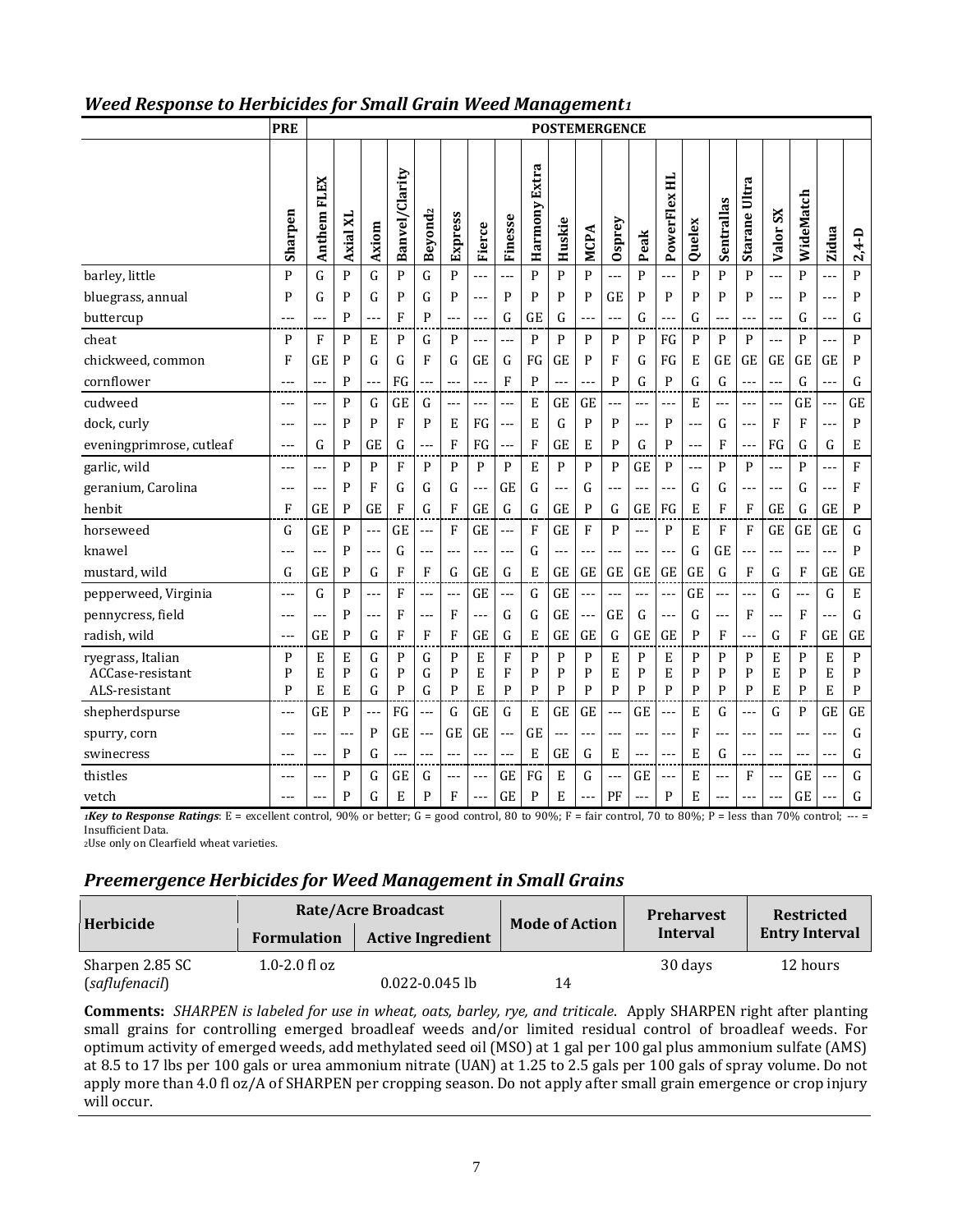| Herbicide             |                    | <b>Rate/Acre Broadcast</b> | <b>Mode of Action</b> | <b>Preharvest</b> | <b>Restricted</b>     |
|-----------------------|--------------------|----------------------------|-----------------------|-------------------|-----------------------|
|                       | <b>Formulation</b> | <b>Active Ingredient</b>   |                       | <b>Interval</b>   | <b>Entry Interval</b> |
| Anthem FLEX 4SE       | $2.0 - 2.7$ fl oz  |                            |                       | 7 days            | 12 hours              |
| <i>(pyroxasulfone</i> |                    | $0.058 - 0.082$ lb         | 15                    |                   |                       |
|                       |                    |                            |                       |                   |                       |
| carfentrazone)        |                    | $0.004 - 0.006$ lb         | 14                    |                   |                       |

*Early Postemergence Herbicides for Weed Management in Small Grains*

**Comments:** *Labeled for wheat only*. Apply ANTHEM FLEX from spiking up to 4th tiller growth stage. Wheat must be planted at least 1 inch deep. Under high moisture conditions, crop may experience temporary injury response, but will rapidly outgrow these effects and develop normally with no reduction in yield. Controls little barley, annual bluegrass, rattail fescue, and annual ryegrass. Do not apply to durum wheat. Do not apply preplant incorporated in wheat. Do not apply more than 4.55 fl oz/A of ANTHEM FLEX per cropping season. Do not seed wheat deeper than 1.5 in after a preplant application or before a preemergence or delayed preemergence application. Do not apply preplant, preemergence, or early postemergence to broadcast seeded wheat. Do not harvest, feed, or graze treated wheat withing 7 days of application of ANTHEM FLEX. Do not irrigate fields after a preemergence or delayed preemergence application until the spike growth stage. **Rainfast interval = 1 hour**.

| Axiom 68 WDG        | $4.0 - 8.0$ oz |                  |    | 30 days | 12 hours |
|---------------------|----------------|------------------|----|---------|----------|
| (flufenacet         |                | $0.14 - 0.27$ lb | 15 |         |          |
|                     |                |                  |    |         |          |
| <i>metribuzin</i> ) |                | $0.03 - 0.07$ lb | ς. |         |          |

**Comments:** *Labeled for wheat only*. AXIOM contains metribuzin, which may injure certain wheat varieties, consult label for details. Apply AXIOM from spike to 2-leaf growth stage. Wheat must be planted at a depth of 1.0-2.0 in deep or injury may occur. Controls henbit, wild radish, chickweed, and annual bluegrass. Activity on annual ryegrass is good (up to the 1 leaf growth stage), depending on timely rainfall after application. For sequential applications, do not apply more than 10 oz/A of AXIOM per growing season. Do not graze winter wheat within 30 days of an Axiom application.

| Fierce 76 DF           | 1.5 oz |            |    | $---$ | 12 hours |
|------------------------|--------|------------|----|-------|----------|
| (flumioxazin           |        | $0.040$ lb | 14 |       |          |
| $+$                    |        |            |    |       |          |
| <i>pyroxysulfone</i> ) |        | $0.031$ lb | 15 |       |          |

**Comments:** *Labeled for wheat only*. Apply FIERCE when 95% of wheat is in the spike to 2-leaf growth stage. Controls emerged ryegrass up to 0.5 in in height. Wheat must be planted a minimum of 1.0 in deep or crop injury may occur. Do not apply to fields where wheat seed has been broadcast and shallow incorporated. Do not tank mix FIERCE with any adjuvant, fertilizer, or other pesticide or severe wheat injury will occur. Apply FIERCE in 10 to 15 gallons per acre of water to ensure adequate coverage of emerged ryegrass. Do not apply more than 1.5 oz/A of FIERCE per growing season.

| Zidua 85 WG<br>( <i>pyroxysulfone</i> ) | 1.0-2.5 oz         | $0.053 - 0.133$ lb | 15 | 7 days | 12 hours |
|-----------------------------------------|--------------------|--------------------|----|--------|----------|
| Zidua SC 4.17SC                         | $1.75 - 4.0$ fl oz | $0.057 - 0.130$ lb |    |        |          |

**Comments:** *Labeled for wheat only*. Apply ZIDUA when wheat is in the early spike (at least 0.5 in shoot) to 4th tiller growth stage. Do not apply ZIDUA early preemergence (0.5 in shoot to full spike stage) to broadcast seeded wheat fields. Do not irrigate after a ZIDUA application during the early spike growth stage until wheat is at the full spike stage. Do not plant wheat deeper than 1.5 inches before an early preemergence application of ZIDUA. Do not apply ZIDUA to flood prone fields or fully saturated soils. Do not apply more than 2.5 oz/A of ZIDUA per growing season. Wheat forage or hay maybe grazed or fed 7 or more days after application.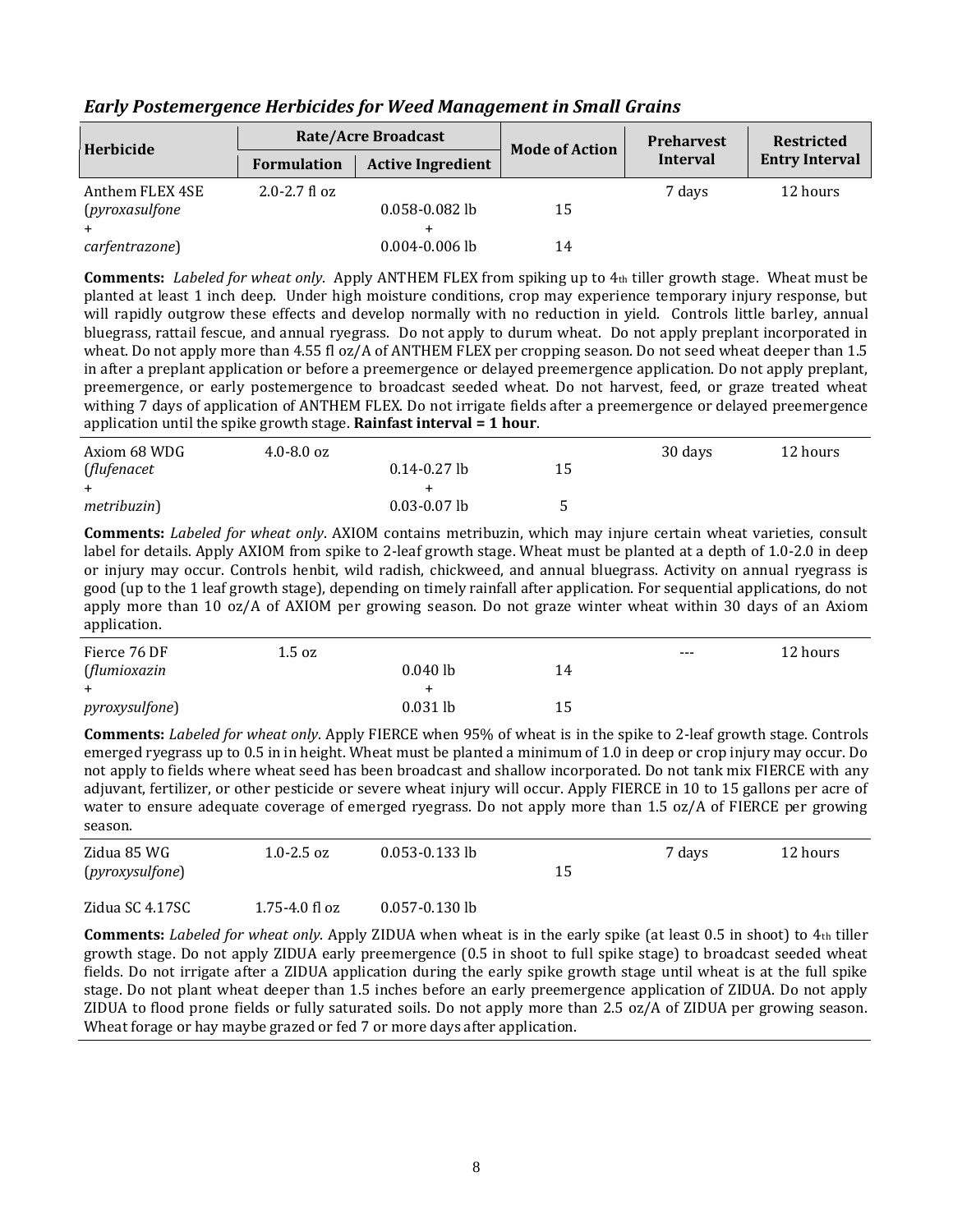#### *Postemergence Herbicides for Weed Management in Small Grains*

| Herbicide                       |                      | <b>Rate/Acre Broadcast</b> |                       | <b>Preharvest</b>  | <b>Restricted</b>     |
|---------------------------------|----------------------|----------------------------|-----------------------|--------------------|-----------------------|
|                                 | <b>Formulation</b>   | <b>Active Ingredient</b>   | <b>Mode of Action</b> | Interval           | <b>Entry Interval</b> |
| Axial XL 0.42 SL<br>(pinoxaden) | $16.4 \text{ fl oz}$ | $0.054$ lb                 |                       | 60 days<br>(grain) | 48 hours              |

**Comments:** *Labeled for wheat and barley only.* Apply from 2-leaf to the pre-boot stage. No other surfactants are required. See label for tank mix partners. Do not graze livestock or harvest forage for hay from treated wheat and barley for a minimum of 30 days following application. Wheat and barley straw may be fed to livestock 60 days after application. AXIAL may be mixed in a spray solution containing up to 50% liquid nitrogen fertilizer. **Rainfast interval = 30 minutes.**

**Resistance Management:** *ACCase-resistant (MOA=1) Italian ryegrass populations are well documented in South Carolina. Tank mix additional modes-of-action, such as AXIOM, FIERCE, ZIDUA, or PROWL H2O, to your herbicide program for resistance management.*

| Banvel 4SL | $2.0 - 4.0$ fl oz | $0.0625 - 0.125$ lb | 7 days             | 24 hours |
|------------|-------------------|---------------------|--------------------|----------|
| (dicamba)  |                   |                     | (grain/hay/forage) |          |

Clarity 4SL

**Comments:** *Labeled for wheat, barley, and oats.* Apply BANVEL or CLARITY after tillering but before crop reaches the jointing growth stage. Do not tank mix 2,4-D with BANVEL or CLARITY in oat. Best results are obtained if applied when daytime temperatures are above 50 F. Applications of BANVEL or CLARITY to small grains during periods of rapid growth may result in crop leaning. This condition is temporary and will not impact yields. Liquid nitrogen may be used as the carrier. **Rainfast interval = 4 hours.**

| Beyond 1 AS | $4.0 - 6.0$ fl oz | $0.031 - 0.047$ lb | 0 days | 4 hours |
|-------------|-------------------|--------------------|--------|---------|
| (imazamox)  |                   |                    |        |         |

**Comments: FOR USE ONLY on CLEARFIELD and CLEARFIELD PLUS WHEAT VARIETIES!** Apply BEYOND early postemergence when weeds are actively growing from the two to four leaf stage to control wild radish and henbit. BEYOND will provide limited suppression of emerged Italian ryegrass but does not provide residual control of Italian ryegrass. Apply with NIS at 1 qt per 100 gal of spray solution and a nitrogen fertilizer solution such as UAN at 1-2 qt/A or AMS at 1.5-3 lbs/A. Do not apply BEYOND to CLEARFIELD or CLEARFIELD PLUS wheat when cold temperatures (<40 F maximum daily temperatures) are expected within 1 week of application. Do not apply more than 8 oz/A per season. Do not make sequential applications of BEYOND less than 14 days apart because of increased potential for crop response. **Rainfast interval = 1 hour.**

| Express 75 WDG | $0.25 - 0.5$ oz | $0.012 - 0.023$ lb | 45 days       | 12 hours |
|----------------|-----------------|--------------------|---------------|----------|
| (tribenuron)   |                 |                    | (grain/straw) |          |

**Comments:** *Labeled for wheat and barley only*. Apply EXPRESS from the 2-leaf stage up to flag leaf emergence. Add 0.5 to 4 pt of NIS per 100 gal of spray solution plus 2 qt/A of UAN or 2 lb/A of AMS. EXPRESS alone provides partial control of wild garlic, henbit, and wild radish. Tank mix with 0.25 to 0.375 lb a.i. of MCPA for improved control of wild radish (less than 6" diameter rosette) Do not apply EXPRESS within 60 days of an in-furrow organophosphate insecticide application. **Rainfast interval = 2-3 hours.**

| Finesse 75 WDG | $0.2 - 0.4$ oz       | None | 4 hours |
|----------------|----------------------|------|---------|
| (chlorsulfuron | $0.0078 - 0.0156$ lb |      |         |
|                |                      |      |         |
| metsulfuron)   | $0.0016 - 0.0031$ lb |      |         |

**Comments:** *Labeled for wheat and barley only*. Apply FINESSE from the 1-leaf stage up to just before the boot stage. Add NIS at 0.125 to 0.5% v/v  $(0.5 \text{ to } 2 \text{ at per } 100 \text{ gal of spray solution})$ . Do not apply FINESSE within 60 days of an infurrow organophosphate insecticide application. Plant only STS-soybeans following wheat/barley harvest. Do not apply more than one application of FINESSE per growing season. Do not use low rates of liquid nitrogen fertilizer solution as a substitute for surfactant (NIS). **Rainfast interval = 6 hours.**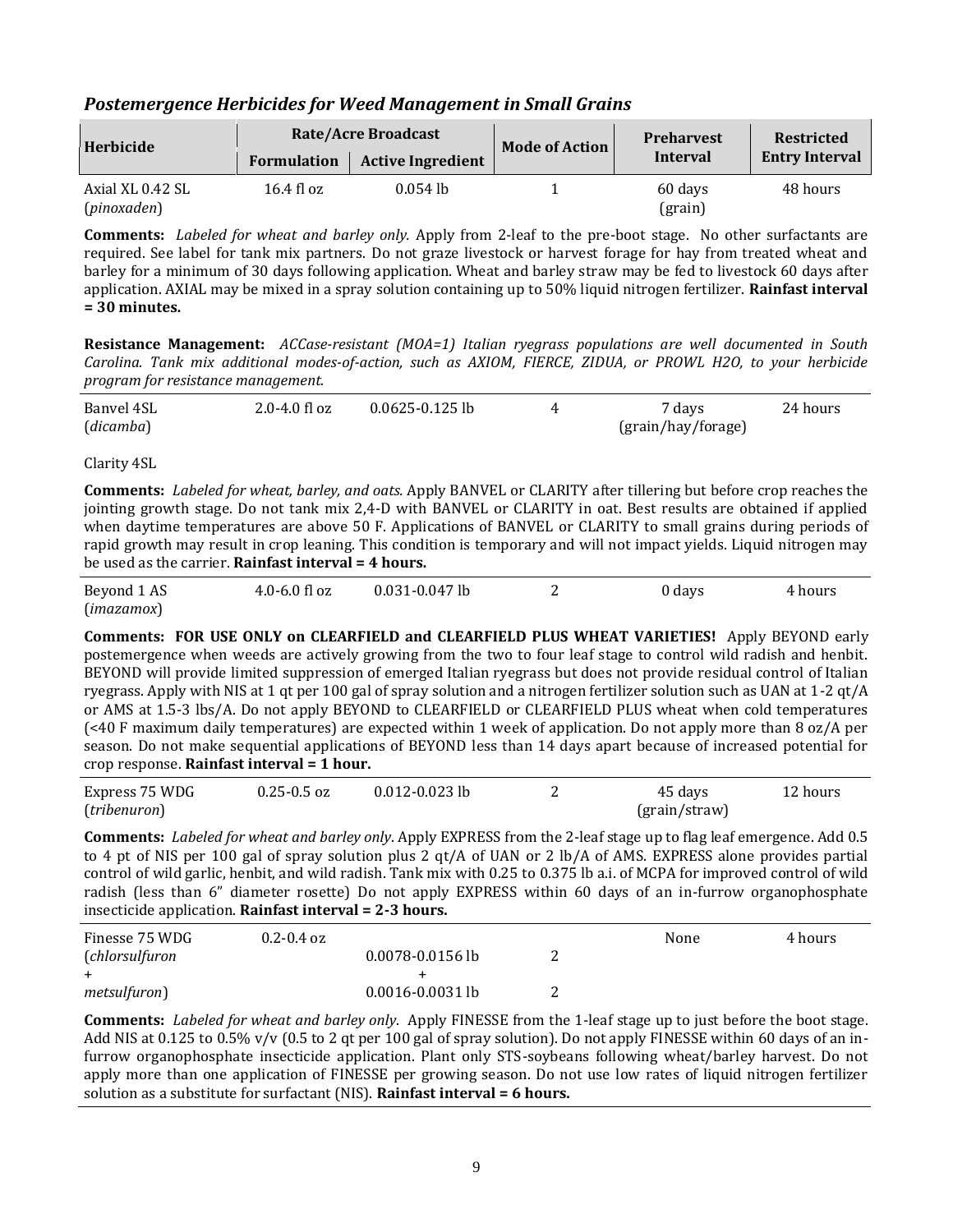| Herbicide                             | <b>Rate/Acre Broadcast</b> |                                | <b>Mode of Action</b> | <b>Preharvest</b>     | <b>Restricted</b> |
|---------------------------------------|----------------------------|--------------------------------|-----------------------|-----------------------|-------------------|
|                                       | <b>Formulation</b>         | <b>Active Ingredient</b>       | <b>Interval</b>       | <b>Entry Interval</b> |                   |
| Harmony Extra 50SG<br>(thifensulfuron | $0.45 - 0.9$ oz            | $0.0094 - 0.0188$ lb           |                       | 45 days<br>(grain)    | 12 hours          |
| tribenuron)                           |                            | $\div$<br>$0.0047 - 0.0094$ lb |                       |                       |                   |
| Nimble 75 WDG                         | $0.3 - 0.6$ oz             |                                |                       |                       |                   |

#### *Postemergence Herbicides for Weed Management in Small Grains (cont)*

**Comments:** *Labeled for wheat, barley, and oats*. *The maximum is rate for HARMONY EXTRA SG in oats* is 0.6 oz/A (0.4 oz/A NIMBLE/HARMONY EXTRA XP). For control of small (2-4 inches), actively growing broadleaf weeds including wild radish and henbit. Apply when wild garlic is less than 12 inches tall. Apply to crop after the 2-leaf stage but before flag leaf is visible. Add NIS at 1 qt/100 gallons of spray solution. For wild radish control in barley and wheat, use 0.6-0.9 oz/A rate of HARMONY EXTRA 50 SG with TotalSol (0.5-0.6 oz of HARMONY EXTRA XP 75 DF or NIMBLE 75 WDG). Do not tank mix with MALATHION insecticide or severe crop injury will occur. If liquid nitrogen is the carrier, reduce surfactant rate to 0.5-1.0 pt per 100 gal of solution (to reduce potential foliar burn). For improved control of wild radish, tank mix HARMONY EXTRA with 2,4-D or MCPA. Do not use surfactant if applying with 2,4-D or MCPA in a nitrogen fertilizer carrier. Do not harvest treated crop for forage within 7 days or hay within 30 days of HARMONY EXTRA application. **Rainfast interval = several hours of dry weather.**

| Huskie 2.06EC<br>(pyrasulfotole | 11-15 fl $oz$ | $0.027 - 0.036$ lb | 27 | 60 days<br>$\frac{1}{2}$ (grain/straw) | 24 hours |
|---------------------------------|---------------|--------------------|----|----------------------------------------|----------|
|                                 |               |                    |    |                                        |          |
| <i>bromoxynil</i> )             |               | $0.15 - 0.20$ lb   |    |                                        |          |

**Comments:** *Labeled for wheat, barley, rye, and triticale*. HUSKIE is a RESTRICTED USE PESTICIDE. Apply HUSKIE in a minimum of 10 gallons of water per acre from the fully expanded first true leaf up to flag leaf emergence. See HUSKIE label for instructions on aerial applications. Add NIS at 1 qt per 100 gal of spray solution plus AMS at 1 lb/A. Do not use air induction or flood jet nozzles for ground applications of HUSKIE. Treat broadleaf weeds when they are small and actively growing. Do not apply more than 15 fl oz/A of HUSKIE per application. Do not make more than one application of HUSKIE per season. Do not apply HUSKIE in a tank mixture with a TEBUCONAZOLE fungicide. Tank mixing HUSKIE with fungicides may cause temporary yellowing, leaf burn, and/or height reduction of the crop. Do not graze or harvest forage within 25 days after application. **Rainfast interval = 1 hour.**

| MCPA amine 4L | $0.5 - 1.0$ pt | $0.25 - 0.5$ lb | 7 days | 48 hours |
|---------------|----------------|-----------------|--------|----------|
| MCPA ester 4L | $0.5 - 1.0$ pt | $0.25 - 0.5$ lb |        |          |

**Comments:** *Labeled for wheat, barley, oats, and rye*. For control of winter weeds, such as wild mustard, wild, and shepherdspurse apply after crop has reached to 3- to 4-leaf stage up to the boot stage. Do not graze or harvest forage on treated areas within 7 days of slaughter. **Rainfast interval = N/A (suggest 1 hour).**

| Osprey 4.5SC   | 4.75 oz | $0.013$ lb | 60 days           | 4 hours |
|----------------|---------|------------|-------------------|---------|
| (mesosulfuron) |         |            | (grain/straw/hay) |         |

**Comments:** *Labeled for wheat only.* For control ACC-ase annual ryegrass and other broadleaf weeds. Applications may be made from time of emergence up to the jointing stage of development. Apply with NIS at 2 qt/100 gal and UAN at 1-2 qt/A or AMS at 1.5-3 lb/A. MSO at a rate of 1.5 pt/A in a minimum of 10 gallons carrier per acre may be substituted for the NIS and nitrogen additives. OSPREY may be applied in a fertilizer solution; however, nitrogen must not exceed 15% of the total volume (1.5 gallons of Nitrogen in 10 gallons of spray solution). A NIS at 1 qt/100 gal is required for fertilizer carrier applications. The use of a fertilizer/water carrier will increase potential for crop response. Tank mix partners include MCPA, BUCTRIL, EXPRESS, FINESSE, HARMONY EXTRA, STRATEGO, TILT, TOPSIN M, WARRIOR, SEVIN XLR, Z-CYPE. Do not apply more than 4.75 oz/A per season. Do not apply OSPREY within 30 days of harvest wheat for forage. Do not tank mix and apply OSPREY with MALATHION, MANCOZEB, DI-SYSTON, or METHYL PARATHION insecticides. **Rainfast interval = 4 hours.**

**Resistance Management:** *ALS-resistant (MOA=2) Italian ryegrass populations are well documented in South Carolina. Tank mix additional mode-of-actions such as AXIOM, FIERCE, ZIDUA, or PROWL H2O to your herbicide program for resistance management.*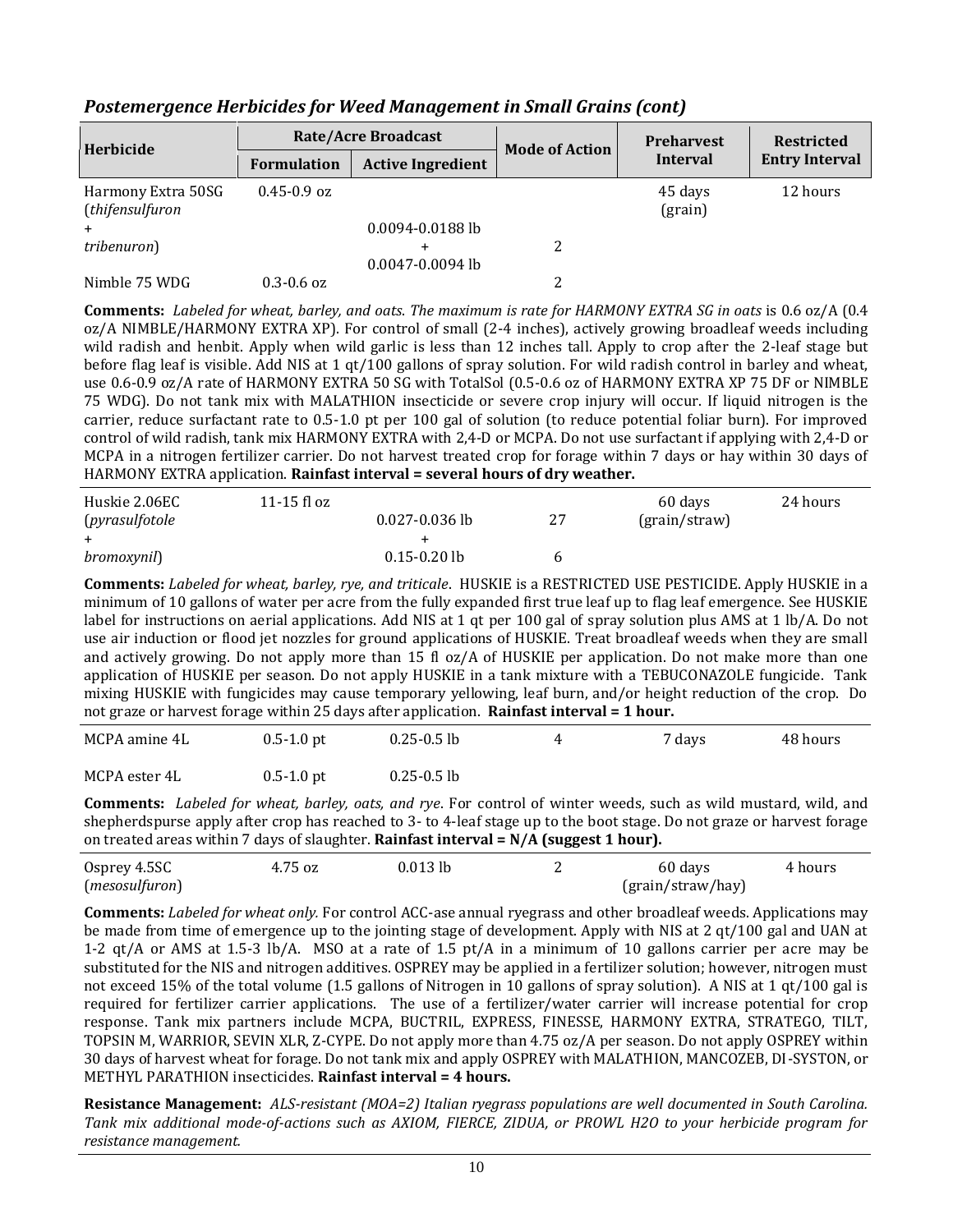| Herbicide                           |                    | <b>Rate/Acre Broadcast</b> | <b>Mode of Action</b> | <b>Preharvest</b>  | <b>Restricted</b>     |
|-------------------------------------|--------------------|----------------------------|-----------------------|--------------------|-----------------------|
|                                     | <b>Formulation</b> | <b>Active Ingredient</b>   |                       | Interval           | <b>Entry Interval</b> |
| Peak 57DG<br>( <i>prosulfuron</i> ) | $0.5 \text{ oz}$   | $0.0178$ lb                |                       | 60 days<br>(grain) | 12 hours              |

#### *Postemergence Herbicides for Weed Management in Small Grains (cont)*

**Comments:** *Labeled for wheat, barley, triticale, rye, and oats*. Apply to crop after spike stage but before the 2nd node (Feekes scale 7) is detectable during elongation. For control of small (2-6 inches), actively growing winter weeds including wild radish, wild mustard, shepherdspurse, and wild garlic. Apply when wild garlic is less than 8 inches tall. Add NIS at 1 qt/100 gallons of spray solution. Do not make foliar or soil application of any organophosphate insecticide within 15 days before or 10 days after PEAK application. Do not irrigate with 4 hours of PEAK application. Do not apply PEAK to crops that under severe stress due to drought, cold weather, hail, wind damage, sand blasting, flooding, or nutrient defienciency. Do not graze or feed forage from treated areas to livestock until 30 days after application. Tank mix partners include BANVEL, BUCTRIL, MCPA, and 2,4-D. **Rainfast interval = 4 hours.**

| PowerFlex 7.5DF | 3.5 oz | $0.016$ lb | 60 days | 12 hours |
|-----------------|--------|------------|---------|----------|
| (pyroxsulam)    |        |            | (grain) |          |

#### PowerFlex HL 13DF 2.0 oz

**Comments:** *Labeled for wheat only.* For control of ACCase-resistant annual ryegrass and other annual grass and broadleaf weeds. Apply from 3-leaf to jointing stage. Apply with NIS at 1 to 2 qt/100 gal of spray solution or COC at 1.0-1.25 gal/ 100 gal of spray solution. Application of ammonium nitrogen fertilizer (topdress) 7 days before or after an application of POWERFLEX/HL can result in stunting and foliar crop burn; therefore, do not apply topdress during this time period. If applied in fluid fertilizer, reduce NIS rate to 1 qt/100 gal of spray solution. Do not apply an organophosphate insecticide within 5 days before or 5 days after an application of POWERFLEX/HL. Do not apply more 0.016 lb ai of PYROXSULAM per acre per growing season. Do not cut treated crop for hay within 28 days following application. Do not graze treated crop within 7 days of application. **Rainfast interval = 4 hours.**

**Resistance Management:** *ALS-resistant (MOA=2) Italian ryegrass populations are well documented in South Carolina. Tank mix additional mode-of-actions such as AXIOM, FIERCE, ZIDUA, or PROWL H2O to your herbicide program for resistance management.*

| Prowl H <sub>20</sub> 3.8 CS | $1.5 - 3.0$ pt | $0.71 - 1.43$ lb | 60 days | 24 hours |
|------------------------------|----------------|------------------|---------|----------|
| (pendimethalin)              |                |                  |         |          |

**Comments:** *Labeled for wheat only.* Apply PROWL H2O prior to weed emergence from the 1-leaf growth stage up to before the flag leaf is visible. Emerged weeds will not be controlled by PROWL H2O. Plant wheat seed at least 1/2-inch to 1-inch deep to avoid crop injury. Do not apply more than 3.0 pt of PROWL H2O per acre per season.

| Quelex 20DF        | $0.75$ oz |              |   | 60 days | 12 hours |
|--------------------|-----------|--------------|---|---------|----------|
| (halauxifen-methyl |           | $0.00047$ lb |   | (grain) |          |
|                    |           |              |   |         |          |
| florasulam)        |           | $0.00047$ lb | 4 |         |          |

**Comments:** *Labeled for wheat, barley, and triticale*. Apply QUELEX from the 2-leaf growth stage up to flag leaf emergence. Target the QUELEX application when broadleaf weeds are actively growing and in the 2 to 4 leaf growth stage (less than 4 inches tall or diameter). Applications during warm, wet conditions will enhance QUELEX activity on broadleaf weeds; however, cold and/or dry conditions may result in erratic control and subsequent weed regrowth. QUELEX may be applied in a fluid fertilizer spray solution (nitrogen). Use a non-ionic surfactant at a maximum rate of 0.25 %v/v when applying QUELEX in a liquid nitrogen carrier solution. Do not apply more than 0.75 oz of QUELEX per acre per growing season. Do not apply QUELEX within 21 days of cutting small grains for hay. Do not allow livestock to graze on treated crops for 7 days following application of QUELEX. Do not use compost plant material from the treated area. **Rainfast interval = 4 hours**.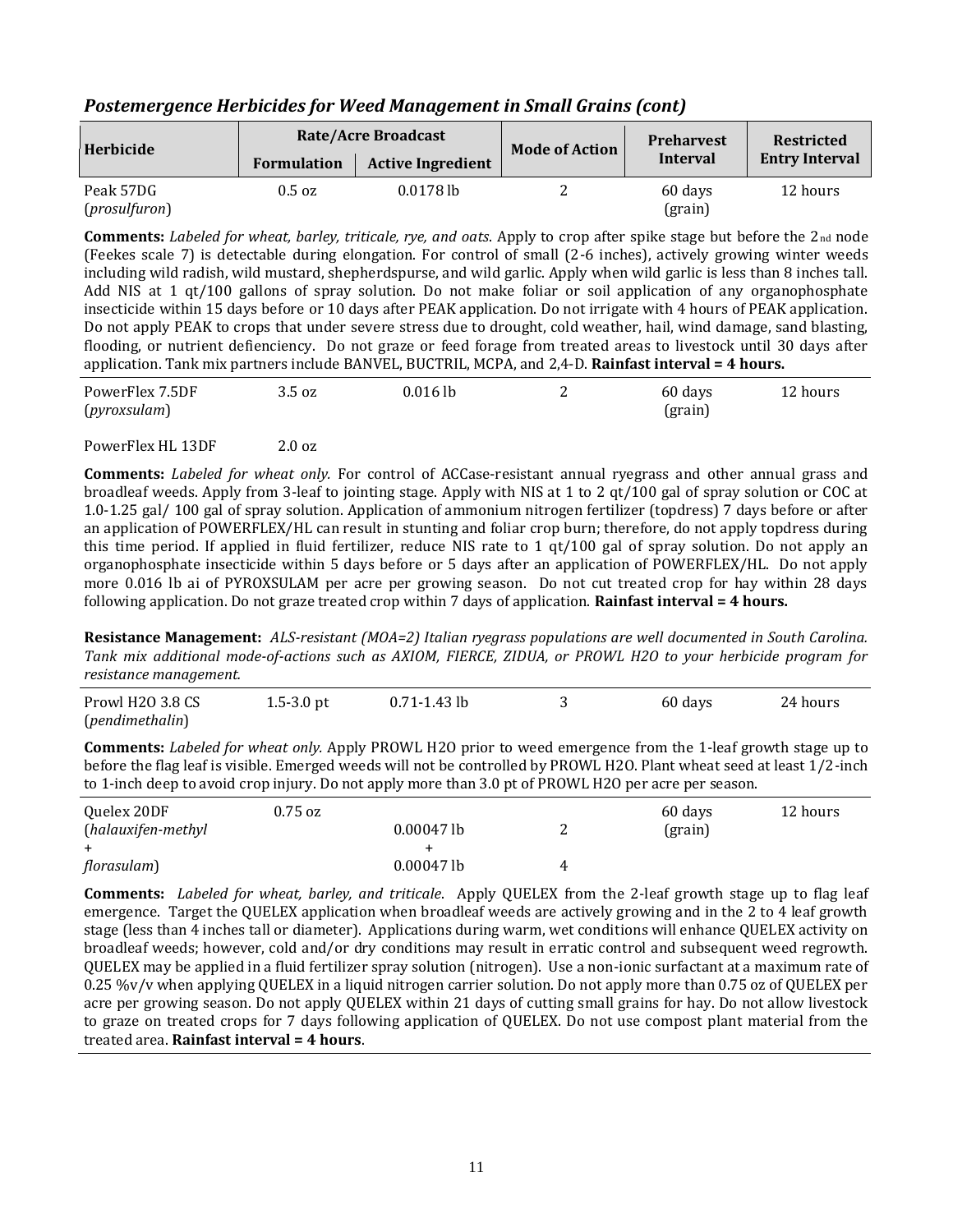| Herbicide         |                    | <b>Rate/Acre Broadcast</b> | <b>Mode of Action</b> | <b>Preharvest</b> | <b>Restricted</b><br><b>Entry Interval</b> |  |
|-------------------|--------------------|----------------------------|-----------------------|-------------------|--------------------------------------------|--|
|                   | <b>Formulation</b> | <b>Active Ingredient</b>   |                       | Interval          |                                            |  |
| Sentrallas 1.550D | 7-14 fl oz         |                            |                       | 45 days           | 24 hours                                   |  |
| (thifensulfuron   |                    | $0.014 - 0.027$ lb         |                       | (grain)           |                                            |  |
|                   |                    |                            |                       |                   |                                            |  |
| fluroxypyr)       |                    | $0.07 - 0.14$ lb           | 4                     |                   |                                            |  |

#### *Postemergence Herbicides for Weed Management in Small Grains (cont)*

**Comments:** *Labeled for wheat, barley, and oats*. The maximum use rate for oats is 9 fl oz/A. Apply SENTRALLAS from the 2-leaf growth stage up to just before flag leaf emergence. Add non-ionic surfactant at 0.5 to 2.0 pt per 100 gallon of spray solution plus an ammonium containing fertilizer, such as AMS at 2 qt/A or UAN at 2 lb/A. Target application when broadleaf weeds are actively growing and less than 4 inches tall or diameter. Warm and moist conditions will promote weed growth and enhance SENTRALLAS activity on broadleaf weeds; however, cold or drought stress may result in poor control and subsequent weed regrowth. Do not apply SENTRALLAS to wheat, oat, or barley that is stressed by drought, low fertility, water saturated soil, disease or insect damage, as crop injury may occur, particularly during the 2- to 5-leaf growth stage. Do not make more than one application of SENTRALLAS per year in oats. Tank mix partners include 2,4-D, MCPA, DICAMBA, EXPRESS, ALLY, WIDEMATCH, or STINGER. Do not use SENTRALLAS plus MALATHION insecticide because crop injury may occur. Do not graze or harvest treated forage within 7 days of application. Do not harvest treated hay within 30 days of application. **Rainfast interval = 1 hour.**

| Starane Ultra 2.8EC | $0.3 - 0.4$ pt |                   | 40 days       | 24 hours |
|---------------------|----------------|-------------------|---------------|----------|
| (fluroxypyr)        |                | $0.105 - 0.14$ lb | (grain/straw) |          |

**Comments:** *Labeled for wheat, barley, oats, and triticale*. Apply STARANE ULTRA from the 2-leaf growth stage up to and including flag leaf emergence for control of broadleaf weeds, such as chickweed and bedstraw. STARANE ULTRA provides suppression of mustard and marestail. Tank mix with 2,4-D or MCPA for improved control of mustards and marestail. Apply to susceptible weeds before they reach 8 inches tall or vining Do not allow livestock to graze treated areas or harvest treated forage within 7 days of application. Do not apply STARANE ULTRA within 14 days of cutting for hay. Do not apply more than 0.7 pint per acre of STARANE ULTRA per season. Do not apply under conditions which favor drift onto nearby, sensitive crops. **Rainfast interval = 1 hour.**

| WideMatch 1.5EC | 1.0-1.33 pt          |   | 40 days       | 12 hours |
|-----------------|----------------------|---|---------------|----------|
| (clopyralid     | $0.09375 - 0.125$ lb | 4 | (grain/straw) |          |
|                 |                      |   |               |          |
| fluroxypyr)     | 0.09375-0.125 lb     | 4 |               |          |

**Comments:** *Labeled for wheat, barley, and oats*. Apply from the 3-leaf growth stage up to flag leaf emergence. For control of weeds (less than 4 inches tall), such as chickweed, red sorrel, and thistles. Do not apply more than 1.33 pt of WIDEMATCH per acre per growing season. Apply to susceptible weeds before they reach 4 inches tall or vining. Do not allow livestock to graze treated areas or harvest treated forage within 7 days of application. WIDEMATCH may be tank mixed with other products labeled for postemergence applications in wheat, barley, and oats. Do not apply under conditions which favor drift onto nearby, sensitive crops. **Rainfast interval = 6 hours.**

| 2,4-D 4L amine/ester | $0.5 - 1.0$ pt | $0.25 - 0.5$ lb | 14 days | 12 hours |
|----------------------|----------------|-----------------|---------|----------|
|                      |                |                 |         |          |

**Comments:** *Labeled for wheat, barley, oats, and rye*. Oats are less tolerant of 2,4-D than barley, wheat, or rye. For fall seeded oats, use the lower rate to avoid injury. For control of weeds such as vetch, wild mustard and radish, apply after crop is fully tillered but before jointing. Do not apply under conditions which favor drift onto nearby, sensitive crops. **Rainfast interval = N/A (suggest 1 hour).**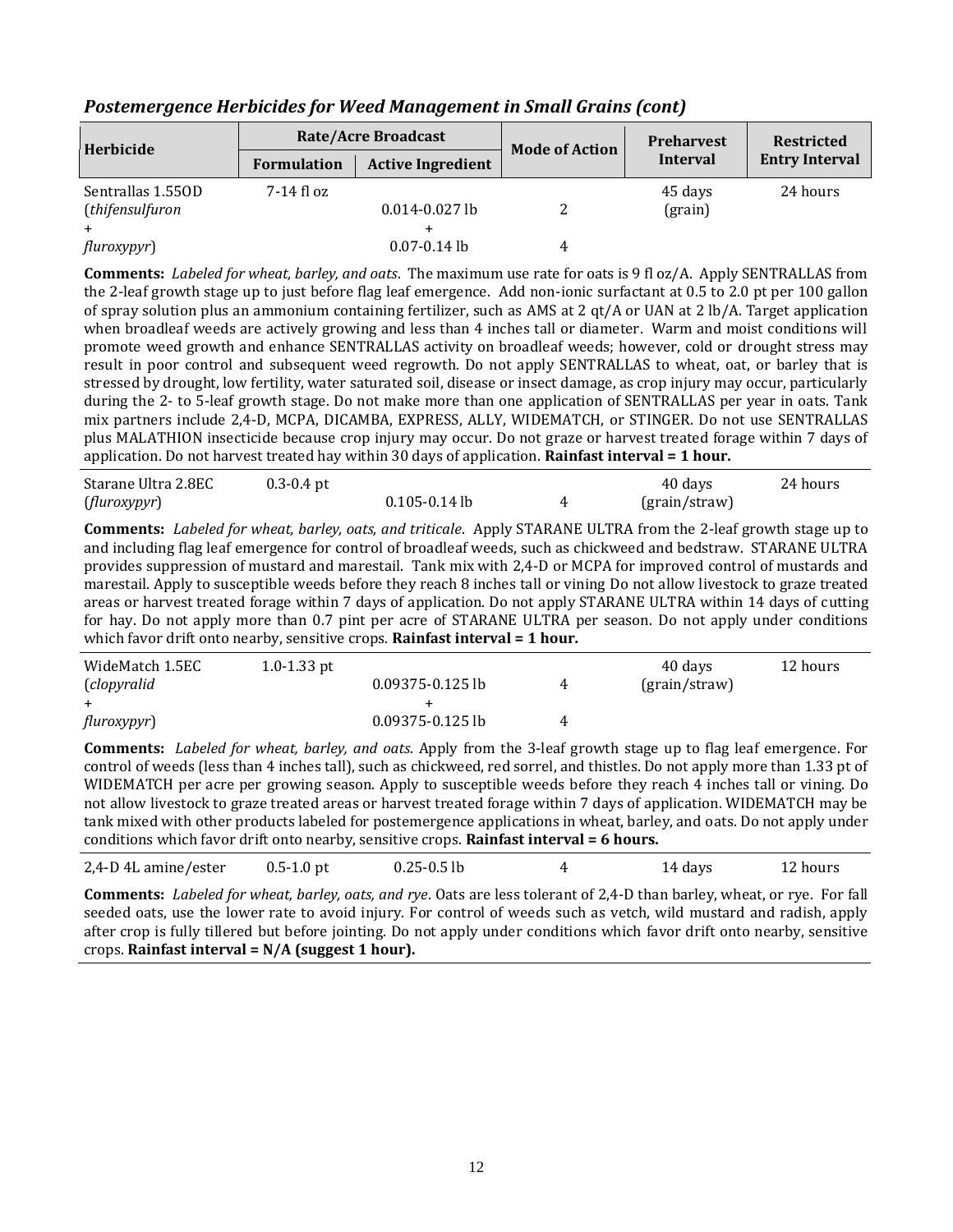#### *Harvest Aids for Small Grains*

| Herbicide                          |                    | <b>Rate/Acre Broadcast</b> | <b>Mode of Action</b> | <b>Preharvest</b> | <b>Restricted</b>     |  |
|------------------------------------|--------------------|----------------------------|-----------------------|-------------------|-----------------------|--|
|                                    | <b>Formulation</b> | <b>Active Ingredient</b>   |                       | Interval          | <b>Entry Interval</b> |  |
| Glyphosate<br>acid equivalent (ae) |                    |                            | q                     | 7 davs            | 12 hours              |  |
| 5.5 SL (4.5 lb ae)                 | $22$ fl oz         | $0.75$ lb ae               |                       |                   |                       |  |

**Comments:** *Labeled for wheat and barley*. Apply GLYPHOSATE after hard dough stage of grain (30% or less grain moisture) at least 7 days before harvest. Do not apply to wheat or barley grown for seed. Do not apply more than 0.75 lb ae/A for a preharvest application. **Rainfast interval = N/A (suggest 1 hour).**

| Valor SX 51WDG | $1.5 - 2.0$ oz | $0.048 - 0.064$ lb | 14 | 10 days | 12 hours |
|----------------|----------------|--------------------|----|---------|----------|
| (flumixoazin)  |                |                    |    |         |          |

Valor EZ 4SC 1.5-2.0 fl oz

**Comments:** *Labeled for wheat only*. Apply VALOR SX after wheat reaches the hard dough stage and grain moisture is less than 30%. GLYPHOSATE is the recommended tank mix partner to control existing weeds and aid in harvest. Apply in a minimum of 10 gallons spray solution per acre by ground application and a minimum of 5 gallons per acre by aerial application. For proper desiccation, add a methylated seed oil which contains at least 15% emulsifiers and 80% oil at 1 qt/A plus a spray grade nitrogen source (either ammonium sulfate at 2-2.5 lb/A or 28-32% nitrogen solution at 1-2 qt/A). **Rainfast interval = N/A (suggest 1 hour).**

| Sharpen 2.85 SC | $1.0 - 2.0$ fl oz |                    | 3 days | 12 hours |
|-----------------|-------------------|--------------------|--------|----------|
| (saflufenacil)  |                   | $0.022 - 0.045$ lb |        |          |

**Comments:** *Labeled for use in wheat, barley, and triticale*. Apply SHARPEN after crop has reached physiological maturity (hard dough stage and grain moisture is less than 30%). Thorough spray coverage is essential for optimum dessication and weed control. Apply in a minimum spray volume of 10 gallons per acre by ground and 5 gallons per acre by air. Add methylated seed oil (MSO) at 1 gal per 100 gal plus ammonium sulfate (AMS) at 8.5 to 17 lbs per 100 gals or urea ammonium nitrate (UAN) at 1.25 to 2.5 gals per 100 gals of spray volume. Do not apply more than 2.0 fl oz/A of SHARPEN per cropping season for dessication uses. SHARPEN may be tank mixed with GLYPHOSATE for additional preharvest weed dessication (increases PHI to 7 days). Do not apply SHARPEN to barley, wheat, or triticale grown for seed production. SHARPEN treated barley, wheat, and triticale straw may be grazed or fed to livestock.

| 2,4-D 4L amine/ester | 1.0 <sub>pt</sub> | 0.5 lb | 14 days | 12 hours |
|----------------------|-------------------|--------|---------|----------|

**Comments:** *Labeled for wheat, barley, oats, and rye*. Apply 2,4-D when grain is in the hard dough stage or later to control weeds that may interfere with harvest or to suppress perennial weeds at least 14 days before harvest. Do not apply from early boot to milk stage of growth development. Do not apply more than 1.0 pt/A per application or under conditions which favor drift onto nearby, sensitive crops. **Rainfast interval = N/A (suggest 1 hour).**

#### *Feekes Growth Stages of Cereals:*

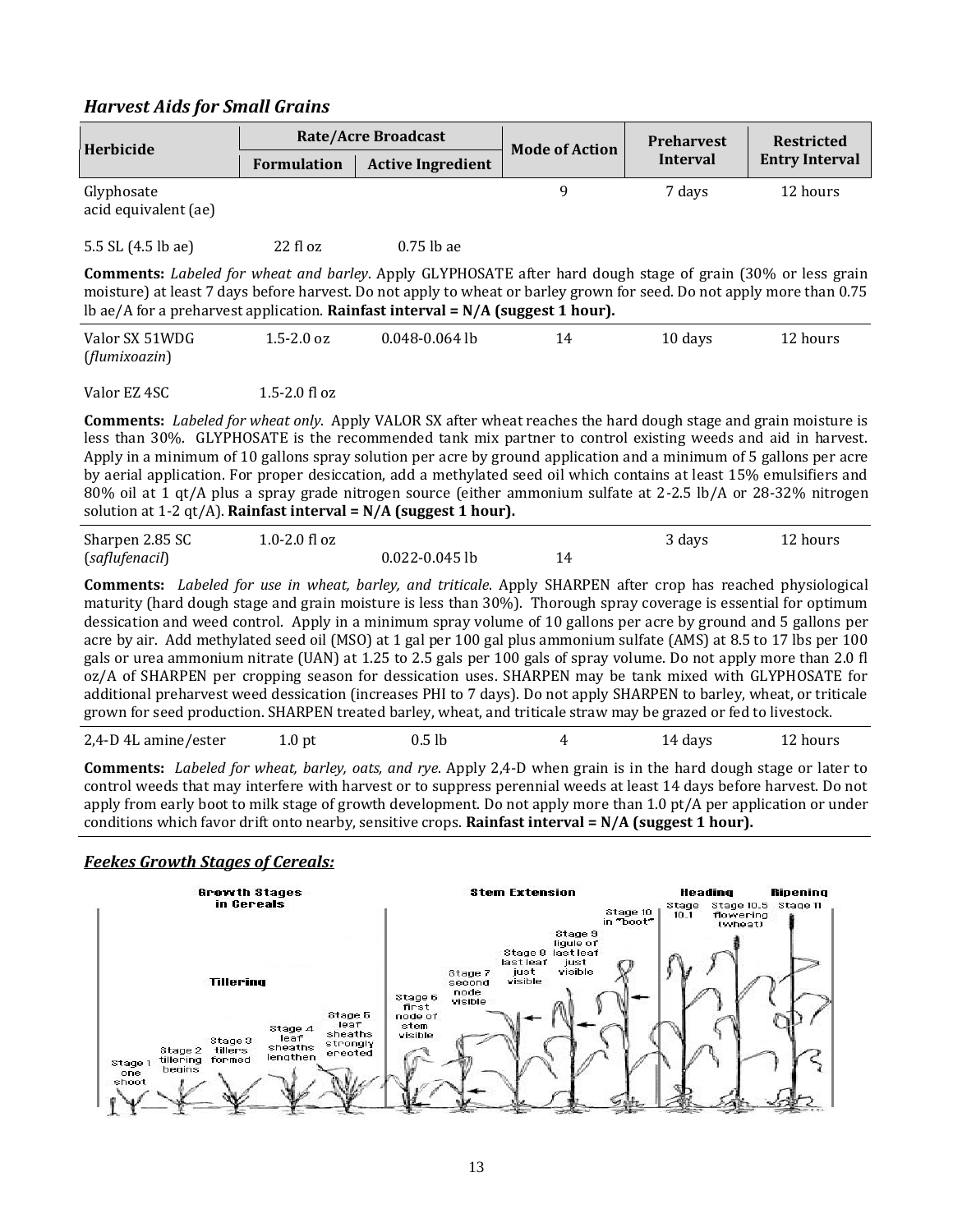|                        | Corn                                                                                                 | Cotton                                                                      | Grain<br>Sorghum | <b>Peanuts</b>  | <b>Soybeans</b>       | Sunflower                          | <b>Tobacco</b>     | Wheat                              |  |
|------------------------|------------------------------------------------------------------------------------------------------|-----------------------------------------------------------------------------|------------------|-----------------|-----------------------|------------------------------------|--------------------|------------------------------------|--|
|                        | $M$ = months, D = days, Spring = The spring $\overline{following}$ application, --- = no information |                                                                             |                  |                 |                       |                                    |                    |                                    |  |
| Anthem FLEXX           |                                                                                                      |                                                                             |                  |                 |                       |                                    |                    |                                    |  |
| 1.82 oz/A              | $0\,\mathrm{\,D}$                                                                                    | 0 <sub>D</sub>                                                              | 6 M              | 4 M             | 0 <sub>D</sub>        | 4 M                                | 18 M               | 0 <sub>D</sub>                     |  |
| 3.64 oz/A              | 0 <sub>D</sub>                                                                                       | 2 M                                                                         | 6 M              | 4 M             | 0 <sub>D</sub>        | 4 M                                | 18 M               | 1 M                                |  |
| 5.46 oz/A              | 0 <sub>D</sub>                                                                                       | 4 M                                                                         | 10 M             | 4 M             | 0 <sub>D</sub>        | 4 M                                | 18 M               | 4 M                                |  |
| 6.38 oz/A              | 0 <sub>D</sub>                                                                                       | 4 M                                                                         | 10 M             | 4 M             | 4 M                   | 4 M                                | 18 M               | 6 M                                |  |
| 7.28 oz/A              | 0 <sub>D</sub>                                                                                       | 4 M                                                                         | 12 M             | 4 M             | 4 M                   | 4 M                                | 18 M               | 6 M                                |  |
| Axial XL               | 90 <sub>D</sub>                                                                                      | 90 <sub>D</sub>                                                             | 90 <sub>D</sub>  | 90 <sub>D</sub> | 90 <sub>D</sub>       | 90 <sub>D</sub>                    | 90 <sub>D</sub>    | $0\,\mathrm{\,D}$                  |  |
| Axiom                  | 0 <sub>D</sub>                                                                                       | 8 M                                                                         | 12 M             | 12 M            | 0 <sub>D</sub>        | 12 M                               | 12 M               | 7 D/4 M <sub>1</sub>               |  |
| Banvel                 | 120 D                                                                                                | 120 D                                                                       | 120 D            | 120 D           | 120 D                 | 120 D                              | 120 D              | 7.5 D                              |  |
| Beyond                 | 0 D <sub>2</sub> /8.5 M <sub>3</sub>                                                                 | 9 M                                                                         | 9 M              | 9 M             | 0 <sub>D</sub>        | 0 D <sub>2</sub> /9 M <sub>3</sub> | 9 M                | 0 D <sub>2</sub> /3 M <sub>3</sub> |  |
| Clarity                |                                                                                                      |                                                                             |                  |                 |                       |                                    |                    |                                    |  |
| 8 fl oz/A              | 0 <sub>D</sub>                                                                                       | 21 D                                                                        | 15 D             | 120 D           | 14D                   | 120 D                              | 120 D              | 15 D                               |  |
| $16f$ l oz/A           | 0 <sub>D</sub>                                                                                       | 120 D                                                                       | 120 D            | 120 D           | 28 D                  | 120 D                              | 120 D              | 30 D                               |  |
| 24 fl oz/A             | 120 D                                                                                                | 120 D                                                                       | 120 D            | 120 D           | 120 D                 | 120 D                              | 120 D              | 45 D                               |  |
| 25-64 fl oz/A          | 120 D                                                                                                | 120 D                                                                       | 120 D            | 120 D           | 120 D                 | 120 D                              | 120 D              | 120 D                              |  |
| Express                | 14 D                                                                                                 | 14D                                                                         | 14D              | 45 D            | 14D                   | 45 D                               | 45 D               | $0\,\mathrm{\,D}$                  |  |
| Fierce                 |                                                                                                      |                                                                             |                  |                 |                       |                                    |                    |                                    |  |
| 3.0 oz/A               | 7 D <sub>4</sub> /1 M <sub>5</sub>                                                                   | 30 D <sub>4</sub> /45 D <sub>5</sub>                                        | 18 M             | 4 M             | 0 <sub>D</sub>        | 4 M                                | 18 M               | 30 D                               |  |
| 3.75 oz/A              | 30 D                                                                                                 | 2 M                                                                         | 18 M             | 4 M             | 0 <sub>D</sub>        | 4 M                                | 18 M               | 2 M                                |  |
| Finesse                | 18 M                                                                                                 | 18 M                                                                        | 18 M             | $\overline{a}$  | 18 M/6 M <sub>6</sub> | $\overline{a}$                     | $\overline{a}$     | 0 <sub>D</sub>                     |  |
| Glyphosate             | 0 <sub>D</sub>                                                                                       | 0 <sub>D</sub>                                                              | 0 <sub>D</sub>   | 0 <sub>D</sub>  | 0 <sub>D</sub>        | 0 <sub>D</sub>                     | 1 M                | $0\,\mathrm{\,D}$                  |  |
| Gramoxone SL           | 0 <sub>D</sub>                                                                                       | 0 <sub>D</sub>                                                              | 0 <sub>D</sub>   | 0 <sub>D</sub>  | 0 <sub>D</sub>        | 0 <sub>D</sub>                     | 0 <sub>D</sub>     | $0\,\mathrm{\,D}$                  |  |
| Harmony Extra          | 21 D                                                                                                 | 21 D                                                                        | 21D              | 45D             | 14D                   | 45 D                               | 45D                | 0 <sub>D</sub>                     |  |
|                        | 4 M                                                                                                  | $***7$                                                                      | 7 D              | $***7$          | 4 M                   | 9 M                                | $***7$             | 7 D                                |  |
| Huskie<br><b>MCPA</b>  |                                                                                                      |                                                                             |                  |                 | None                  |                                    |                    |                                    |  |
|                        | None                                                                                                 | None                                                                        | None             | None            |                       | None                               | None               | None                               |  |
| Osprey                 | 90 <sub>D</sub>                                                                                      | 90 <sub>D</sub>                                                             | 90 <sub>D</sub>  | 90 <sub>D</sub> | 90 <sub>D</sub>       | 30 D                               | 10 M               | $7\,\mathrm{D}$                    |  |
| Peak                   | 30 D                                                                                                 | 10 M                                                                        | 30 D             | 10 M            | 10 M                  | 22 M                               | 10 M               | 0 <sub>D</sub>                     |  |
| PowerFlex/HL           | 9 M                                                                                                  | 9 M                                                                         | 9 M              | 9 M             | 5 M                   | 9 M                                | 12 M               | 30 D                               |  |
| Prowl H <sub>2</sub> O | Spring                                                                                               | 0 <sub>D</sub>                                                              | 10 M             | 0 <sub>D</sub>  | 0 <sub>D</sub>        | 0 <sub>D</sub>                     | 0 <sub>D</sub>     | 4 M                                |  |
| Quelex                 | 3 M                                                                                                  | 3M                                                                          | 3 M              | 9 M             | 3 M                   | 3 M                                | 15M                | 0 <sub>D</sub>                     |  |
| Sentrallas             | 0 <sub>D</sub>                                                                                       | 120 D                                                                       | 0 <sub>D</sub>   | 120 D           | 120 D                 | 120 D                              | 120 D              | 0 <sub>D</sub>                     |  |
| Sharpen                |                                                                                                      |                                                                             |                  |                 |                       |                                    |                    |                                    |  |
| $1.0 \text{ oz/A}$     | 0 <sub>D</sub>                                                                                       | 1.5 M                                                                       | 0 <sub>D</sub>   | 4 M             | $0 - 1$ M $8$         | 4 M                                | 4 M                | 0 <sub>D</sub>                     |  |
| 2.0 oz/A               | 0 <sub>D</sub>                                                                                       | 3 M                                                                         | 0 <sub>D</sub>   | $5\ \mathrm{M}$ | $1-2$ M <sub>8</sub>  | 5 M                                | 5 M                | 0 <sub>D</sub>                     |  |
| 3.0 oz/A               | 0 <sub>D</sub>                                                                                       | 4 M                                                                         | 0 <sub>D</sub>   | 6 M             | 2-3 M <sub>8</sub>    | 6 M                                | 6 M                | 0 <sub>D</sub>                     |  |
| Starane Ultra          | 0 <sub>D</sub>                                                                                       | 120 D                                                                       | 0 <sub>D</sub>   | 120 D           | 120 D                 | 120 D                              | 120 D              | 0 <sub>D</sub>                     |  |
| Valor SX/Valor EZ      |                                                                                                      |                                                                             |                  |                 |                       |                                    |                    |                                    |  |
| $1.0 \text{ oz/A}$     | 7-30 D <sub>9</sub>                                                                                  | 7-28 D <sub>10</sub>                                                        | 30 D             | 0 <sub>D</sub>  | 0 <sub>D</sub>        | 30 D                               | 30 D               | 30 D                               |  |
| $1.5 - 2.0$ oz/A       | 7-30 D <sub>9</sub>                                                                                  | 7-28 D <sub>10</sub>                                                        | 30 D             | $0\,\mathrm{D}$ | $0\ {\rm D}$          | 30 D                               | 30 D               | 30 D                               |  |
| $2.1 - 3.0$ oz/A       | 14-30 D <sub>9</sub>                                                                                 | 2 M                                                                         | 30 D             | $0\,\mathrm{D}$ | $0\ {\rm D}$          | 2 M                                | 2 M                | 2 M                                |  |
| WideMatch              | 0 <sub>D</sub>                                                                                       | 18 M                                                                        | 12 M             | 10.5 M          | 10.5 M                | $10.5\ \text{M}$                   | $10.5\ \mathrm{M}$ | 0 <sub>D</sub>                     |  |
| Zidua                  |                                                                                                      |                                                                             |                  |                 |                       |                                    |                    |                                    |  |
| $1.0 \text{ oz/A}$     | 0 <sub>D</sub>                                                                                       | 1 M                                                                         | 6 M              | 4 M             | 0 <sub>D</sub>        | 4 M                                | 18 M               | 1 M                                |  |
| 2.0 oz/A               | $0\,\mathrm{\,D}$                                                                                    | 2 M                                                                         | 6 M              | 4 M             | 0 <sub>D</sub>        | 4 M                                | 18 M               | 1 M                                |  |
| 3.0 oz/A               | 0 <sub>D</sub>                                                                                       | 4 M                                                                         | 10 M             | 4 M             | 0 <sub>D</sub>        | 4 M                                | 18 M               | 4 M                                |  |
| $4.0 \text{ oz/A}$     | 0 <sub>D</sub>                                                                                       | 4 M                                                                         | 12 M             | $4\ \mathrm{M}$ | 4 M                   | 4 M                                | 18 M               | 6 M                                |  |
| Zidua SC               |                                                                                                      |                                                                             |                  |                 |                       |                                    |                    |                                    |  |
| $1.75$ fl oz/A         | $0\,\mathrm{\,D}$                                                                                    | 1 M                                                                         | 6 M              | 1 M             | 0 <sub>D</sub>        | 1 M                                | 18 M               | 1 M                                |  |
| 3.25 fl oz/A           | $0\,\mathrm{\,D}$                                                                                    | 2 M                                                                         | 6 M              | $2\ \mathrm{M}$ | $0\,\mathrm{\,D}$     | 2 M                                | 18 M               | 1 M                                |  |
| 5.00 fl oz/A           | 0 <sub>D</sub>                                                                                       | 4 M                                                                         | 10 M             | 4 M             | 0 <sub>D</sub>        | 3 M                                | 18 M               | 4 M                                |  |
| $6.50$ fl oz/A         | 0 <sub>D</sub>                                                                                       | 4 M                                                                         | 12 M             | $4\ \mathrm{M}$ | 4 M                   | 3 M                                | 18 M               | 6 M                                |  |
| $2,4-D$                |                                                                                                      | Only replant in the same growing season with crops registered for 2,4-D use |                  |                 |                       |                                    |                    |                                    |  |

#### *Plant-back Restrictions Following Herbicide Application in Small Grains*

<sup>3</sup>Rotation is 7 days when rates of 10 oz/A of Axiom or less have been applied; otherwise, wait 4 months to plant wheat; 2Clearfield corn, sunflower, and wheat; 3Non-Clearfield corn, sunflower, and wheat; 4Reduced tillage production; 5Conventional tillage production; 6STS tolerant soybeans only; <sup>7</sup>A field bioassay must be conducted for crops not listed on the label. 8Use the longer interval within the ranges listed for replanting soybeans (i.e., 2 months for coarse textured soils with organic matter less than 2.0% and a 1 month for coarse textured soils with organic matter greater than or equal to 2.0%); 9For corn: Plant a minimum of 14 days (minimum or strip-till) or 30 days after VALOR SX (conventional tillage system); 10For **cotton**: After Valor SX (2.0 oz/A or less) application, conduct strip till operation a minimum of 7 days before planting (regardless of crop residue levels). After conducting strip-till operation, apply Valor SX herbicide a minimum of 28 days before planting (<30% crop residue levels) or 21 days before planting (>30% crop residue levels)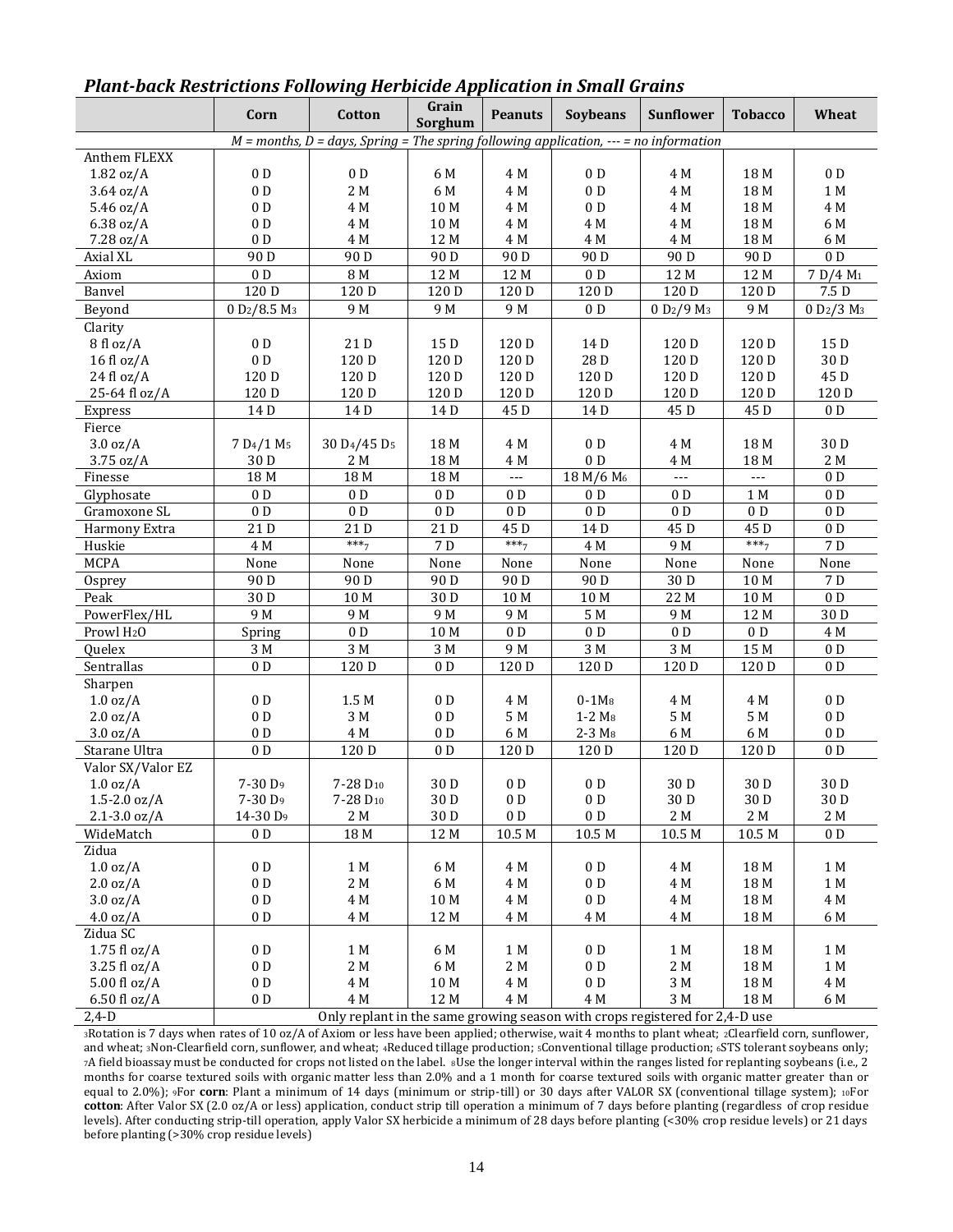# **Small Grain Disease Control**

| <b>Updated by David Gunter, Extension Feed Grain Specialist</b> |  |  |
|-----------------------------------------------------------------|--|--|
|-----------------------------------------------------------------|--|--|

| <b>Diseases</b>                 | <b>Product</b>                         | Rate fl              | <b>Comments</b>                                                                                                                          |
|---------------------------------|----------------------------------------|----------------------|------------------------------------------------------------------------------------------------------------------------------------------|
|                                 |                                        | oz/Ac                | Note: Fungicide seed treatments provide relatively cheap stand                                                                           |
|                                 |                                        |                      | insurance and smut protection.                                                                                                           |
| <b>Smuts and Seedling</b>       | Charter 0.21 FS                        | 3.1 fl oz            | Farm or commercial seed treaters. See label for details                                                                                  |
| <b>Blights</b>                  | CruiserMaxx<br><b>Vibrance Cereals</b> | 5 oz                 | Multiple seed and seedling diseases. Also labeled for oats and<br>triticale.                                                             |
|                                 | Dividend Extreme                       | $2-4$ fl oz          | Also labeled for triticale.                                                                                                              |
|                                 | Gaucho                                 | 3.4 fl oz            | See label.                                                                                                                               |
|                                 | Maxim 4 FS                             | $0.08 - 0.016$ fl oz | See label.                                                                                                                               |
|                                 | Rancona V RTU FS                       | $4.6 \text{ fl oz}$  | Do not graze or feed livestock on treated areas for 6 weeks.                                                                             |
|                                 | Raxil MD 11.6 S                        | 5-6.5 fl oz          | On-farm or commercial seed treaters. Do not graze for 38 days.                                                                           |
|                                 | Vibrance Extreme                       | 2.8-5.6 fl oz        | Also labeled for oats and triticale. See label.                                                                                          |
| <b>Powdery Mildew,</b>          | <b>Single MOA</b>                      |                      | The most effective preventative fungicide timing for wheat                                                                               |
| Leaf Rust,                      | Aftershock 480 SC                      | 3-5.5 fl oz          | yield response is usually just after the flag leaf has fully                                                                             |
| Leaf /Glume Blotch,             | Alto 100                               | 3-5.5 fl oz          | emerged (boot stage). This flag leaf application usually<br>controls the two greatest yield threats - leaf rust and glume                |
| Tan Spot,<br><b>Stripe Rust</b> | Bumper, Proprimax                      | 4 fl oz              | blotch. If head scab is a concern, a slightly later timing (see                                                                          |
|                                 | (generic Tilt)                         |                      | comments below) still provides some rust and glume blotch<br>protection. Wheat with 60 bu/ac yield potential is most likely to           |
|                                 | Caramba                                | 10-14 fl oz          | respond to fungicide treatment.                                                                                                          |
|                                 | Tebuconazole<br>(generic Folicur)      | 4 fl oz              | Treat powdery mildew if 20 % of leaf area is infected on leaf<br>below flag leaf, and cool (high $<$ 75 F), wet weather predicted.       |
|                                 | Headline 2.09 SC                       | $4-8$ fl oz          |                                                                                                                                          |
|                                 | Quadris 2.08 F                         | 6 fl oz              | <b>NOTE:</b> Early treatments for powdery mildew during tillering<br>do not provide adequate residual control of rust infections.        |
|                                 | <b>Mutliple MOA</b>                    |                      |                                                                                                                                          |
|                                 | Absolute 500 SC                        | 5 fl oz              | Leaf Rust susceptible varieties should be treated preventatively<br>at fully emerged flag leaf, or at the first sign of rust if earlier. |
|                                 | Aproach Prima                          | 3.4-6.8 fl oz        |                                                                                                                                          |
|                                 | Fortix                                 | $4-6$ fl oz          | Treat for <b>leaf/glume blotch</b> or <b>tan spot</b> if 25 % of stems have a<br>lesion on leaf below flag leaf.                         |
|                                 | Priaxor 4.17 SC                        | $4-8$ fl oz          |                                                                                                                                          |
|                                 | Prosaro                                | $6.5f$ l oz          | Thus far, economic injury from stripe rust has been rare in SC.<br>Stripe rust is a very aggressive disease which responds best to       |
|                                 | QuiltXcel                              | 7 - 14 fl oz         | preventative treatment of the emerged flag leaf. Standard                                                                                |
|                                 | Stratego YLD                           | 4fl oz               | preventative treatment at flag leaf emergence should prevent<br>damage under S. C. conditions. If a rescue treatment is needed           |
|                                 | Trivapro 1.75 EC                       | 9.4-13.7 fl oz       | for stripe rust (not common leaf rust) use Tilt.                                                                                         |
|                                 | Twinline 3.72 SC                       | 9 fl oz              |                                                                                                                                          |
| <b>Head Scab</b>                | Caramba                                | $14 - 17$ oz         | Applications for head scab should be made when 50% of the                                                                                |
|                                 | Tebuconazole                           | $4\,\mathrm{oz}$     | heads are fully emerged. Scab suppression requires excellent<br>coverage of the heads. See label for nozzle and spray volume             |
|                                 | Proline                                | $5.0 - 5.7$ oz       | recommendations. Harvest Restriction is 30 days.                                                                                         |
|                                 | Prosaro                                | $6.5 - 8.5$ oz       |                                                                                                                                          |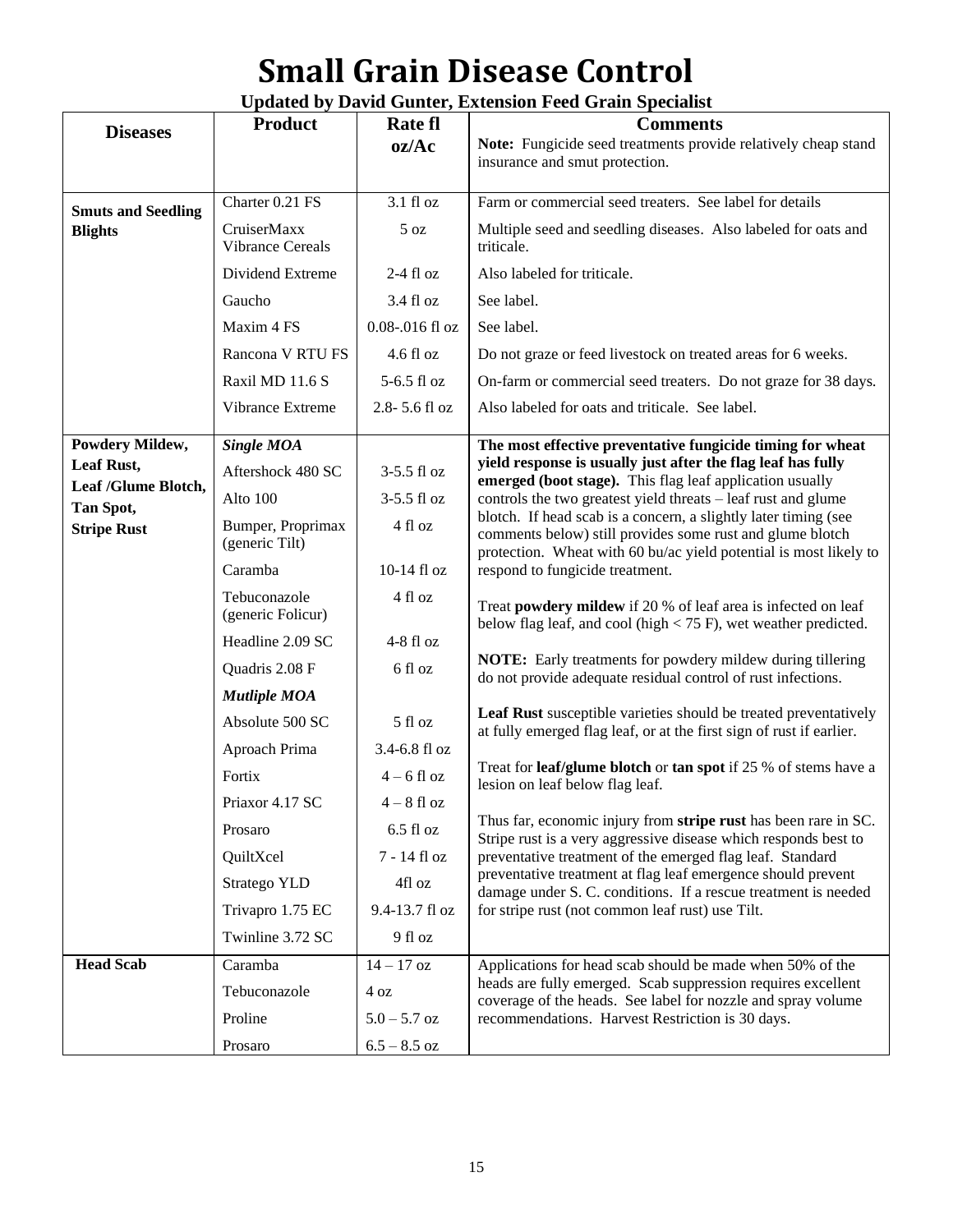| Disease response to Sman Gram I angleiucs |                |              |              |         |         |         |      |
|-------------------------------------------|----------------|--------------|--------------|---------|---------|---------|------|
|                                           | Rate           | Powdery      | Leaf and     | Tan     | Stripe  | Leaf    | Head |
|                                           | (floz)         | Mildew       | Glume Blotch | Spot    | Rust    | Rust    | Scab |
| Aproach Prima                             | $3.4 - 6.8$    | $G - E$      | G            | G       | E       | $G - E$ | P    |
| Caramba                                   | $10 - 17$      | G            | G            | F       | $G - E$ | E       | G    |
| Tebuconazole                              | $\overline{4}$ | $\mathbf{F}$ | G            | G       | $G - E$ | E       | F    |
| (generic Folicur)                         |                |              |              |         |         |         |      |
| Headline                                  | $6 - 9$        | $\mathbf{F}$ | $G-E$        | E       | $G - E$ | E       | P    |
| Proline                                   | $4.3 - 5.7$    | G            | G            | G       | $G - E$ | E       | G    |
| Prosaro                                   | $6.5 - 8.5$    | G            | G            | G       | $G - E$ | E       | G    |
| Priaxor                                   | $4 - 8$        | G            | G            | G       | $G - E$ | E       | F    |
| Quadris                                   | $6.2 - 10.8$   | F            | G            | E       | $G - E$ | E       | P    |
| Fortix                                    | $4 - 6$        |              |              | $G - E$ | E       | $G - E$ | P    |
| QuiltXcel                                 | $7 - 14$       | $G-E$        | G            | E       | E       | E       | P    |
| Stratego YLD                              | 4              | E            | G            | E       | G       | G       | P    |
| Tilt                                      | $\overline{4}$ | E            | G            | G       | G       | G       | P    |
| Trivapro                                  | $9.4 - 13.7$   | $G - E$      | $G - E$      | $G - E$ | E       | E       | P    |
| Twinline                                  | $7 - 9$        | $G - E$      | G            | E       | E       | E       | F    |

**Disease Response to Small Grain Fungicides**

E=excellent, G=good, F=fair, P=poor, --=insufficient data

| <b>Small Grain Fungicide Use Precautions</b> |                                 |                                |                                        |  |  |  |  |
|----------------------------------------------|---------------------------------|--------------------------------|----------------------------------------|--|--|--|--|
| <b>Active Ingedient</b>                      | <b>Brand Name</b>               | <b>Application Restriction</b> | <b>Small Grains Labeled</b>            |  |  |  |  |
| <b>Foliar Fungicides</b>                     |                                 |                                |                                        |  |  |  |  |
| azoxystrobin                                 | Quadris                         | up to flowering                | wheat, barley                          |  |  |  |  |
| metconazole                                  | Caramba                         | 30-day preharvest              | wheat, barley, oats, rye<br>triticale  |  |  |  |  |
| $metconazole + pyraclostrobin$               | Twinline, Multiva               | 30-day preharvest              | wheat, barley, oats, rye<br>triticale  |  |  |  |  |
| picoxystrobin                                | Aproach                         | up to flowering                | wheat, barley, oats, rye<br>triticale  |  |  |  |  |
| picoxystrobin + cyproconazole                | Aproach Prima                   | 45-day preharvest              | wheat, triticale                       |  |  |  |  |
| propiconazole                                | Tilt, PropiMax, Bumper          | up to flowering                | wheat, barley, rye, oats               |  |  |  |  |
| $propiconazole + azoxystrobin$               | Quilt, QuiltXcel                | up to flowering                | wheat, barley, triticale               |  |  |  |  |
| prothioconazole + trifloxystrobin            | Stratego, Stratego YLD          | up to fully emerged flag leaf  | Wheat, barley                          |  |  |  |  |
| prothioconazole                              | Proline                         | 30-day preharvest              | wheat, barley, oats, rye,<br>triticale |  |  |  |  |
| prothioconazole + tebuconazole               | Prosaro                         | 30-day preharvest              | wheat, barley, oats                    |  |  |  |  |
| pyraclostrobin                               | Headline                        | up to flowering                | wheat, rye, barley                     |  |  |  |  |
| tebuconazole                                 | Orius, Monsoon, Tebuzol, etc.   | 30-day preharvest              | wheat, barley                          |  |  |  |  |
| <b>Seed Treatments</b>                       |                                 |                                |                                        |  |  |  |  |
| $carboxin + captan$                          | Enhance AW                      | seed treatment                 | wheat, barley, oats                    |  |  |  |  |
| carboxin-thiram                              | Vitavax 200, RTU Vitavax-Thiram | seed treatment                 | wheat, oats, barley, rye               |  |  |  |  |
| difenoconazole + metalaxyl                   | Dividend XL, Dividend Extreme   | seed treatment                 | wheat, barley                          |  |  |  |  |
| fludioxonil                                  | Maxim 4FS                       | seed treatment                 | wheat, oats, barley, rye,<br>triticale |  |  |  |  |
| mefenoxan                                    | Apron XL, Apron XL-LS           | seed treatment                 | wheat, oats, barley, rye,<br>triticale |  |  |  |  |
| sedaxane + difenoconazole +<br>mefenoxam     | Vibrance Extreme                | seed treatment                 | wheat, oats, barley, rye,<br>triticale |  |  |  |  |
| tebuconazole                                 | Raxil                           | seed treatment                 | wheat oats, barley                     |  |  |  |  |
| imidacloprid                                 | Gaucho                          | seed treatment                 | wheat, oats, barley, rye               |  |  |  |  |

# **SMALL GRAIN INSECT CONTROL**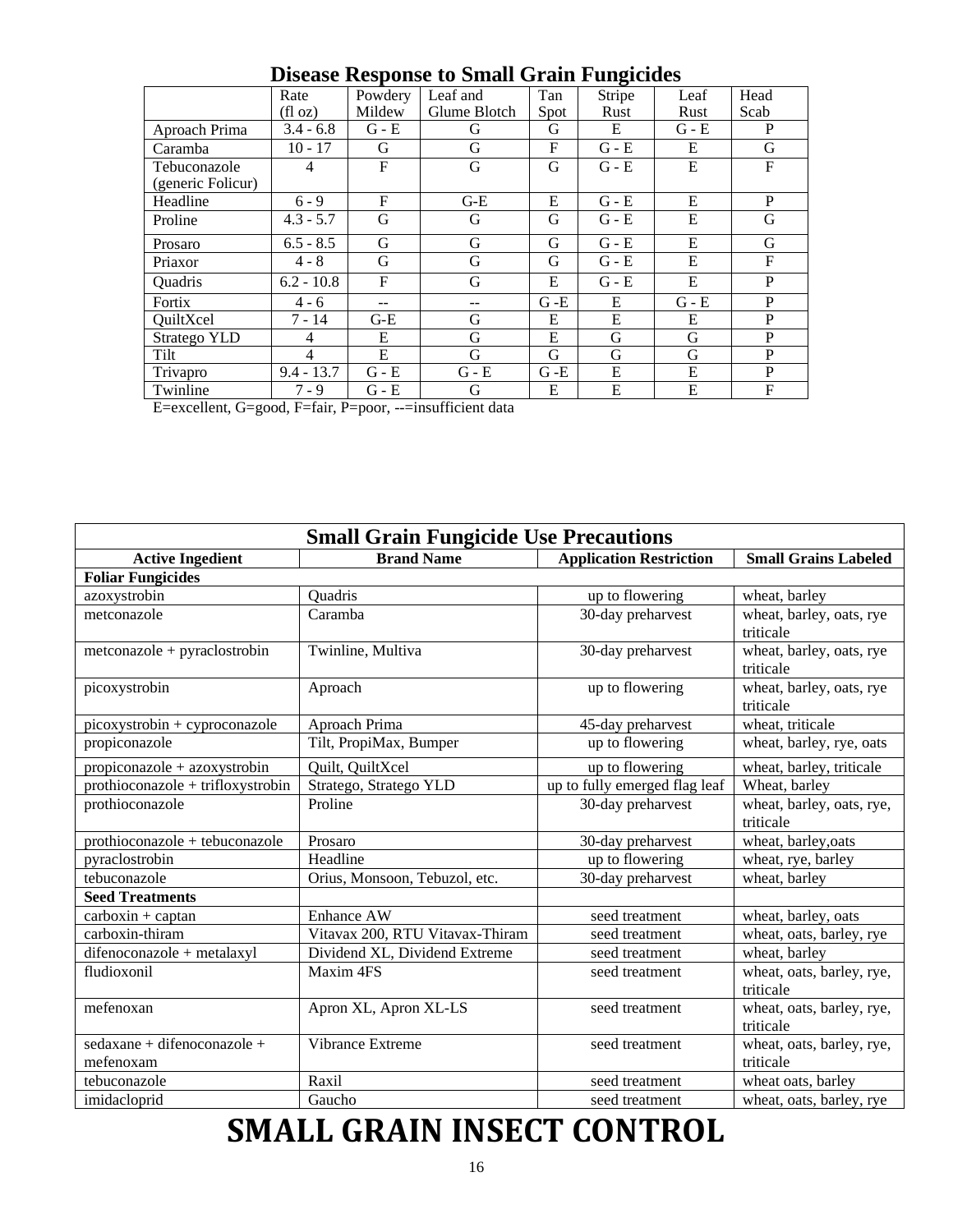| Pest        | <b>Product</b>                                                               | Rate /acre                                                                                     | <b>Comments</b>                                                                                                                                                                                                                                                                                                             |  |                                                                                                                                                                                                                                   |
|-------------|------------------------------------------------------------------------------|------------------------------------------------------------------------------------------------|-----------------------------------------------------------------------------------------------------------------------------------------------------------------------------------------------------------------------------------------------------------------------------------------------------------------------------|--|-----------------------------------------------------------------------------------------------------------------------------------------------------------------------------------------------------------------------------------|
| aphids      | <b>Seed Treatments</b><br>Enhance AW<br>Gaucho 600, Axcess,<br>Attendant 600 | $4.0$ oz $/ 100$ lb<br>$0.8$ fl oz/100 lb                                                      | Preventative aphid treatment for barley yellow dwarf virus<br>suppression is recommended for high yield wheat and oat<br>production under SC conditions. Either seed treatment or<br>foliar pyrethroid application are both effective.                                                                                      |  |                                                                                                                                                                                                                                   |
|             | Gaucho XT<br>Cruiser 5FS<br>Cruiser Maxx plus<br>Cruiser 5FS                 | 3.4 fl oz/100 lb<br>$1.0 \text{ fl oz}/100 \text{ lb}$<br>5.0 fl oz/100lb<br>$+0.5$ floz/100lb | Seed treatments provide early season control of aphids and<br>barley yellow dwarf. Seed treatments also suppress Hessian<br>fly, but will not control heavy HF infestations. For Hessian<br>fly suppression, Enhance AW 4 oz $/ 100$ lb, 1.6 fl oz $/ 100$ lb<br>Gaucho 600, or 1.33 fl oz / 100lb Cruiser is recommended.  |  |                                                                                                                                                                                                                                   |
|             | NipsIt Inside                                                                | $0.75 - 1.79$ fl oz/<br>100 lb                                                                 | A foliar pyrethroid application in topdress N by mid-<br>February (early Feb. better yet) is also highly effective in<br>suppressing aphid virus transmission.                                                                                                                                                              |  |                                                                                                                                                                                                                                   |
|             | <b>Foliar</b><br>Karate Z, others<br>Warrior, Silencer,                      | $1.3 - 1.9$ oz<br>1 gal/100-66 ac<br>$2.6 - 3.8$ oz                                            | Aphid treatments are most likely to be profitable on early-<br>planted high-yield-potential wheat (60+ bu/ac). The key pest<br>is the <b>oat-bird cherry aphid</b> which is the major vector or<br>carrier of barley yellow dwarf virus. This aphid typically has<br>a dark green body with reddish area on the "rear end". |  |                                                                                                                                                                                                                                   |
|             | others, 1EC<br>Baythroid XL 1EC                                              | $(1 gal / 50-33 ac)$<br>2.4 f1 oz<br>$(1$ gal $/$ 53 ac)                                       | If preventative treatment was not previously applied, aphid<br>treatment is recommended if you find 8 oat-bird cherry<br>aphids per row foot prior to jointing.                                                                                                                                                             |  |                                                                                                                                                                                                                                   |
|             | Declare 1.25<br>Proaxis 0.5                                                  | $1.0 - 1.5$ fl oz<br>1 gal/128-85 ac                                                           | Oats are more susceptible to barley yellow dwarf than<br>wheat. Enhance AW hopper box seed treatment is<br>recommended to control aphids and smut on oats. If a<br>foliar pyrethroid is used to control aphids on oats,<br>treatment should be earlier (Dec. - Jan.) than on wheat.                                         |  |                                                                                                                                                                                                                                   |
|             | Sivanto Prime                                                                | $2.6 - 3.8$ fl oz<br>$(1 gal/49-33 ac)$<br>$7 - 10$ fl oz                                      |                                                                                                                                                                                                                                                                                                                             |  | Karate, Warrior, Silencer have been particularly effective in<br>suppressing barley yellow dwarf virus on oats and wheat and<br>giving season-long protection against later head infestation<br>by English grain aphids on wheat. |
|             | Transform                                                                    | $0.75$ fl oz                                                                                   | <b>English grain aphids</b> (light green bodies with long black<br>"exhaust pipes" protruding upward from rear end) increase<br>during jointing and move to heads as they emerge in April.                                                                                                                                  |  |                                                                                                                                                                                                                                   |
|             |                                                                              |                                                                                                | The treatment guideline for English grain aphid is 2-<br>3/stem during jointing; 5/stem at head emergence to<br>blooming; 10/stem at milk; dough stage is too late to<br>spray. Wheat treated earlier for virus prevention should<br>not have significant aphid infestation of the heads.                                   |  |                                                                                                                                                                                                                                   |
|             |                                                                              |                                                                                                |                                                                                                                                                                                                                                                                                                                             |  |                                                                                                                                                                                                                                   |
|             |                                                                              |                                                                                                |                                                                                                                                                                                                                                                                                                                             |  |                                                                                                                                                                                                                                   |
| <b>Pest</b> | <b>Product</b>                                                               | Rate /acre                                                                                     | <b>Comments</b>                                                                                                                                                                                                                                                                                                             |  |                                                                                                                                                                                                                                   |

### **Updated by David Gunter, Extension Feed Grain Specialist**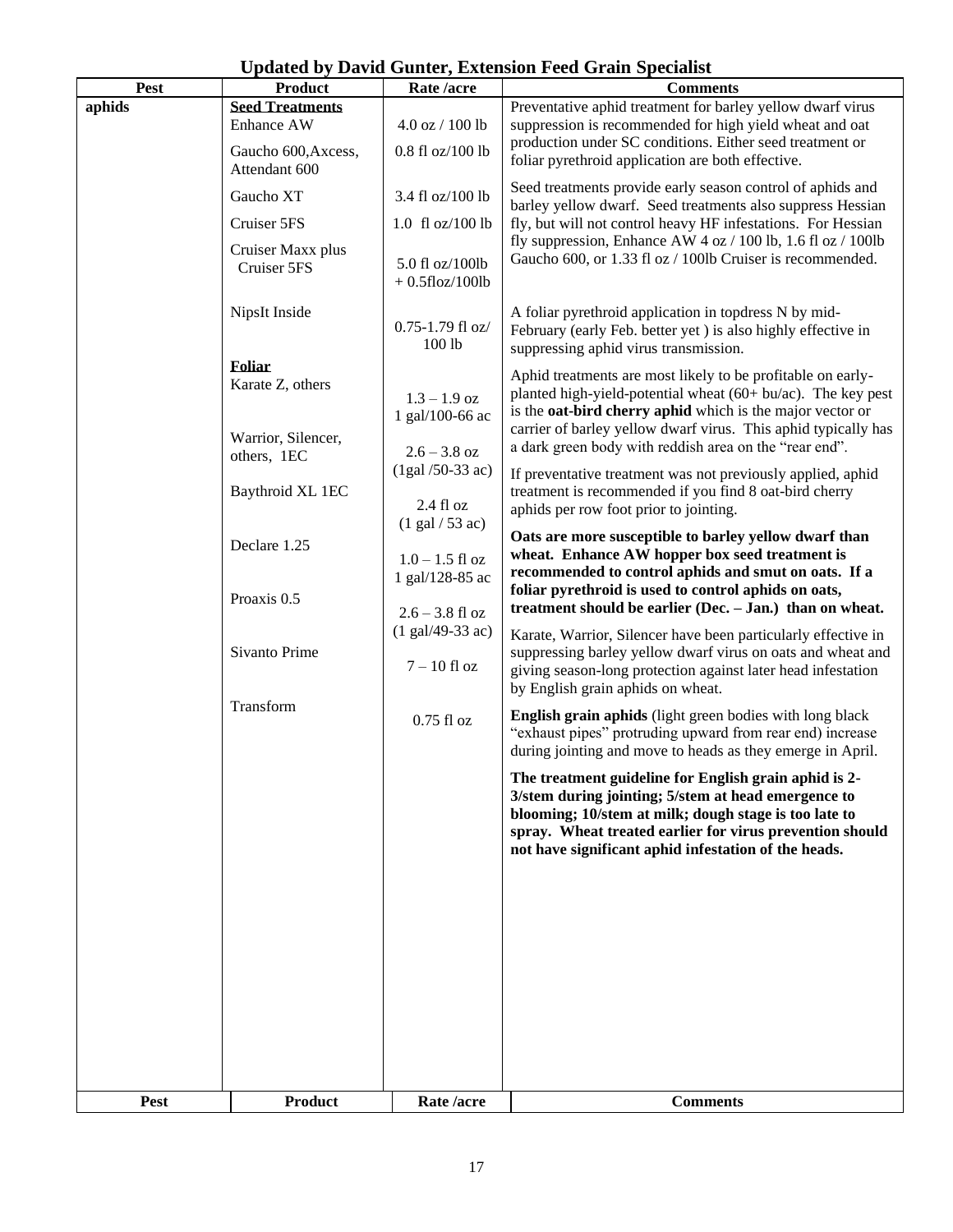| <b>Cereal Leaf Beetle</b>                                             | Baythroid XL                                          | $1.0 - 1.8$ fl oz                    | Cereal leaf beetles first hatch out in March and peak                                                     |
|-----------------------------------------------------------------------|-------------------------------------------------------|--------------------------------------|-----------------------------------------------------------------------------------------------------------|
|                                                                       | Malathion 57EC, 5EC                                   | $1.5$ pt                             | feeding occurs in April. Treat if you have 1 larva on<br>every other stem (average of 0.5 larvae / stem). |
|                                                                       | Warrior, Silencer,<br>others, 1EC                     | $2.6 - 3.8$ fl oz                    | Karate, Warrior, Silencer also provide season-long aphid                                                  |
|                                                                       | <b>Mustang MAX</b><br>Respect 0.8 EC                  | $2.6 - 3.2$ floz                     | control.                                                                                                  |
|                                                                       | Declare,<br>Proaxis 0.5                               | $1 - 1.5$ fl oz<br>$2.6 - 3.8$ fl oz |                                                                                                           |
|                                                                       | Tombstone 2.0                                         | $1.0 - 1.8$ fl oz                    |                                                                                                           |
|                                                                       | Blackhawk                                             | $1.1 - 3.3$ fl oz                    | Do not make more than 2 applications of Blackhawk per                                                     |
|                                                                       | Fastac CS 0.83                                        | $1.8 - 3.8$ fl oz                    | season. If additional treatments are required, rotate to<br>another effective class of insecticides.      |
| Armyworm                                                              | Baythroid XL 1 EC                                     | $1.8 - 2.4$ fl oz                    | Treat when armyworm populations reach 2 per drill ft.                                                     |
| True, Fall, Beet,<br>Yellowstriped<br>Armyworm and<br><b>Cutworms</b> | Karate Z, others<br>Warrior, Silencer,<br>others, 1EC | $1.9f1$ oz<br>3.8 fl oz              | True armyworm infestations usually occur after flag leaf<br>emergence.                                    |
|                                                                       | Lannate LV<br>Lannate 90 SP                           | $1.5$ pt<br>$0.5$ lb                 | Karate or Warrior treatment also provides season-long                                                     |
|                                                                       | Mustang MAX<br>Respect 0.8 EC                         | 3.2 fl oz                            | aphid control.                                                                                            |
|                                                                       | Declare<br>Proaxis 0.5                                | $1-1.5$ fl oz<br>3.8 fl              |                                                                                                           |
|                                                                       | Radiant 1 SC                                          | $3 - 6$ fl oz                        |                                                                                                           |
|                                                                       | Tombstone 2.0                                         | 2.4 fl oz                            | Do not make more than 2 applications of Blackhawk per                                                     |
|                                                                       | Blackhawk                                             | $1.1 - 3.3$ fl oz                    | season. If additional treatments are required, rotate to<br>another effective class of insecticides.      |
|                                                                       | Coragen 1.67SC<br>Prevathon 0.43                      | $3.5 - 7.5$ fl oz<br>$14 - 20$ fl oz |                                                                                                           |
|                                                                       | Fastac CS 0.83                                        | $1.8 - 3.8$ fl oz                    | Treat if the stand is threatened before frost. Fall                                                       |
|                                                                       | Sevin 80S<br>Sevin XLR<br>Sevin 4F                    | 1.75 lb<br>$1.5$ qt<br>$1.5$ qt      | armyworm infestations may occur on early planted seedling<br>stage small grain.                           |

| <b>Pest</b>         | <b>Product</b> | Rate /acre | Comments                                                |
|---------------------|----------------|------------|---------------------------------------------------------|
| <b>Grasshoppers</b> | Baythroid XL   | 2.4 fl oz  | Grasshoppers typically attack wheat after flag leaf     |
|                     |                |            | emergence. There are no well-established thresholds for |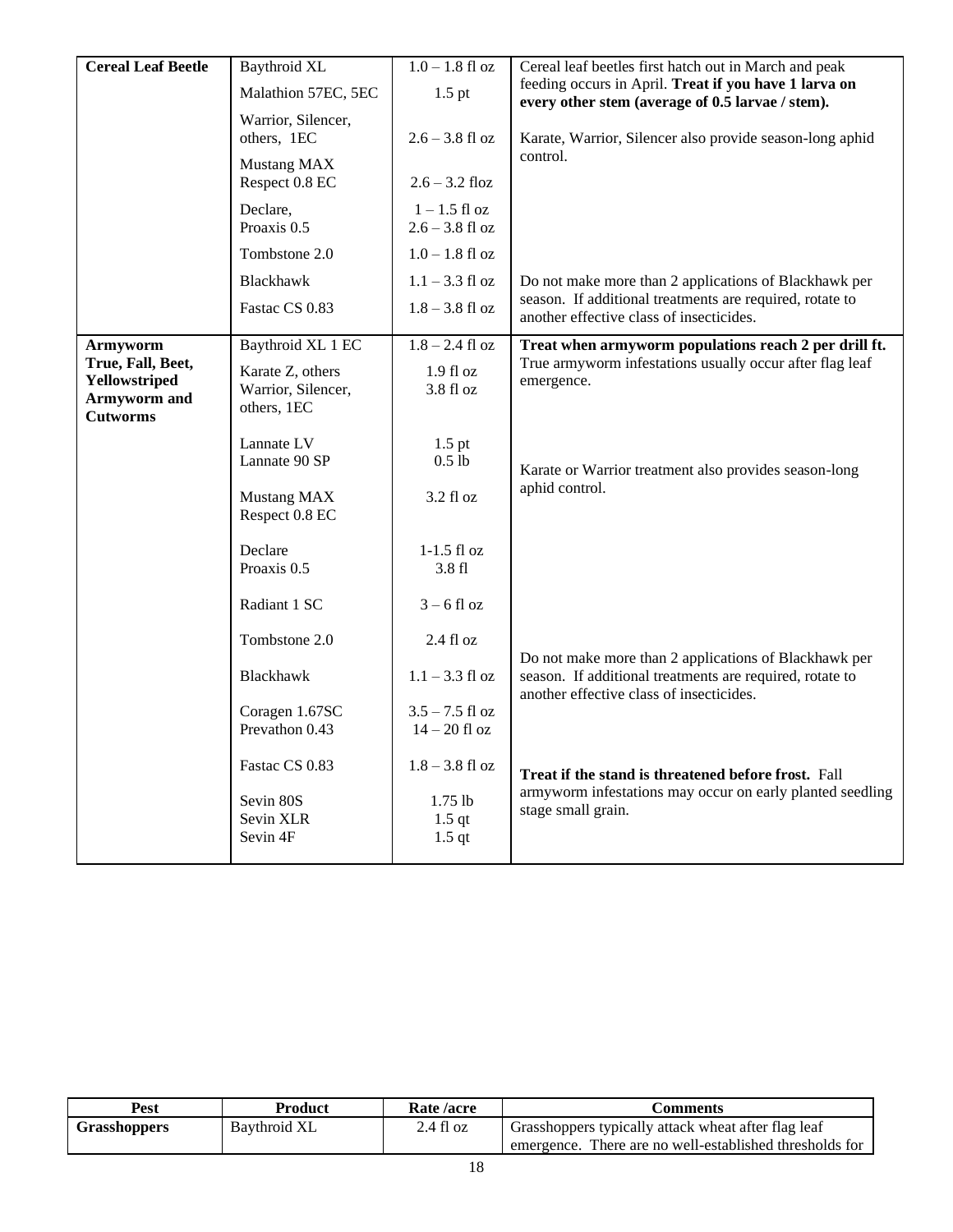|                          | Karate Z, others                               | 1.9 oz                | grasshopper treatment. Prevent flag leaf defoliation.                                                |
|--------------------------|------------------------------------------------|-----------------------|------------------------------------------------------------------------------------------------------|
|                          |                                                |                       |                                                                                                      |
|                          | Warrior, Silencer,                             | 3.8 oz                |                                                                                                      |
|                          | others, 1 EC                                   |                       |                                                                                                      |
|                          |                                                |                       |                                                                                                      |
|                          | Malathion 8 EC                                 | $1.25$ pt             |                                                                                                      |
|                          | Malathion 57 EC                                | $2.0$ pt              |                                                                                                      |
|                          |                                                |                       | Correct timing to nymphal stages and throrough                                                       |
|                          | Coragen 1.67SC                                 | $2 - 5$ fl oz         | coverage is critical for optimum control. Performance is                                             |
|                          | Prevathon 0.43                                 | $8-20$ fl oz          | improved with Methylated Seed Oil (MSO) at 1 gal/100                                                 |
|                          |                                                |                       |                                                                                                      |
|                          |                                                |                       | gal                                                                                                  |
|                          | Fastac CS 0.83                                 | $1.8 - 3.8$ fl oz     |                                                                                                      |
|                          |                                                |                       |                                                                                                      |
|                          | Mustang MAX,                                   | $3.2 - 4.0$ oz        |                                                                                                      |
|                          | Respect 0.8 EC                                 |                       |                                                                                                      |
|                          |                                                |                       |                                                                                                      |
|                          | Declare                                        | $1.5$ fl oz           |                                                                                                      |
|                          | Proaxis 0.5                                    | 3.8 fl oz             |                                                                                                      |
|                          |                                                |                       |                                                                                                      |
|                          |                                                |                       |                                                                                                      |
|                          | Tombstone 2.0                                  | 2.4 oz                |                                                                                                      |
|                          |                                                |                       |                                                                                                      |
| <b>Spider Mites /</b>    | Methyl Parathion 4 EC                          | $1 - 1.5$ pt          | Treat when mites are present and causing leaf                                                        |
| <b>Winter Grain Mite</b> | Penncap-M                                      |                       | discoloration. Late season (dough stage) populations                                                 |
|                          |                                                | $2 - 3$ pt            | are unlikely to cause economic injury.                                                               |
| <b>Hessian Fly</b>       |                                                |                       | Varietal resistance is the most economical way to manage Hessian fly. HF resistance declines         |
|                          |                                                |                       | over time and varies by location depending on the predominant races of Hessian fly present. Treat    |
|                          |                                                |                       | susceptible varieties on farms with a history of economic damage. Proximity to wheat stubble from    |
|                          |                                                |                       |                                                                                                      |
|                          |                                                |                       |                                                                                                      |
|                          |                                                |                       | previous crop increases HF risk. When possible, try to rotate wheat blocks at least $1/3 - 1/2$ mile |
|                          |                                                |                       | away from previous year's stubble. Wheat planted in the coastal plain before 15 Nov is most          |
|                          |                                                |                       | susceptible to HF. Wheat, barley, and triticale are susceptible to HF. Rye has low susceptibility to |
|                          | Hessian fly and oats are immune to any injury. |                       |                                                                                                      |
|                          |                                                |                       |                                                                                                      |
| <b>Hessian Fly</b>       | <b>Seed Treatment</b>                          |                       | Barley is tolerant. Damage only occurs under severe                                                  |
| (continued)              | Gaucho 600, Axcess                             | 2.4 fl oz/100 lb      | infestations. Rye is highly resistant and oats are immune                                            |
|                          |                                                |                       |                                                                                                      |
|                          | Attendant 600                                  |                       | to Hessian fly.                                                                                      |
|                          | Cruiser 5FS                                    |                       | Seed treatments will suppress but not control Hessian                                                |
|                          |                                                |                       | fly. Seed treatments also provide early season control of                                            |
|                          | Gaucho XT +                                    | $3.4$ fl oz +         | aphids and barley yellow dwarf. Enhance AW and                                                       |
|                          | Gaucho 600                                     | $1.0$ fl oz/ $100$ lb | Gaucho XT also control smut and certain seedling                                                     |
|                          |                                                |                       | diseases. Gaucho XT only has one-half the insecticide                                                |
|                          | Cruiser 5FS                                    | 1.3 fl oz/100 lb      | active ingredient of the 1.6 oz rate of Gaucho 600.                                                  |
|                          |                                                |                       | Adding 0.8 oz Gaucho 600 to Gaucho XT gives the                                                      |
|                          | Cruiser Maxx plus                              | 5.0 fl oz/100lb       |                                                                                                      |
|                          | Cruiser 5FS                                    |                       | same level of a.i. as 1.6 oz Gaucho 600.                                                             |
|                          |                                                | $+0.5$ floz/100lb     |                                                                                                      |
|                          |                                                |                       |                                                                                                      |
|                          | NipsIt Inside                                  | 1.8 fl oz/100lb       | Foliar treatment at early post emergence (2-4 leaf stage)                                            |
|                          |                                                |                       | may reduce fall infestation on susceptible varieties.                                                |
|                          | Foliar                                         |                       | March treatment (jointing) timed to spring HF egg                                                    |
|                          | Karate Z, others                               | 1.9 oz                | laying is recommended if 10% of stems are infested by                                                |
|                          | Warrior, Silencer,                             | 3.8 oz                | February.                                                                                            |
|                          | others, 1EC                                    |                       |                                                                                                      |
|                          |                                                |                       |                                                                                                      |
|                          | Declare,                                       | 1.54 oz               |                                                                                                      |
|                          |                                                |                       |                                                                                                      |
|                          | Proaxis                                        | 3.84 oz               |                                                                                                      |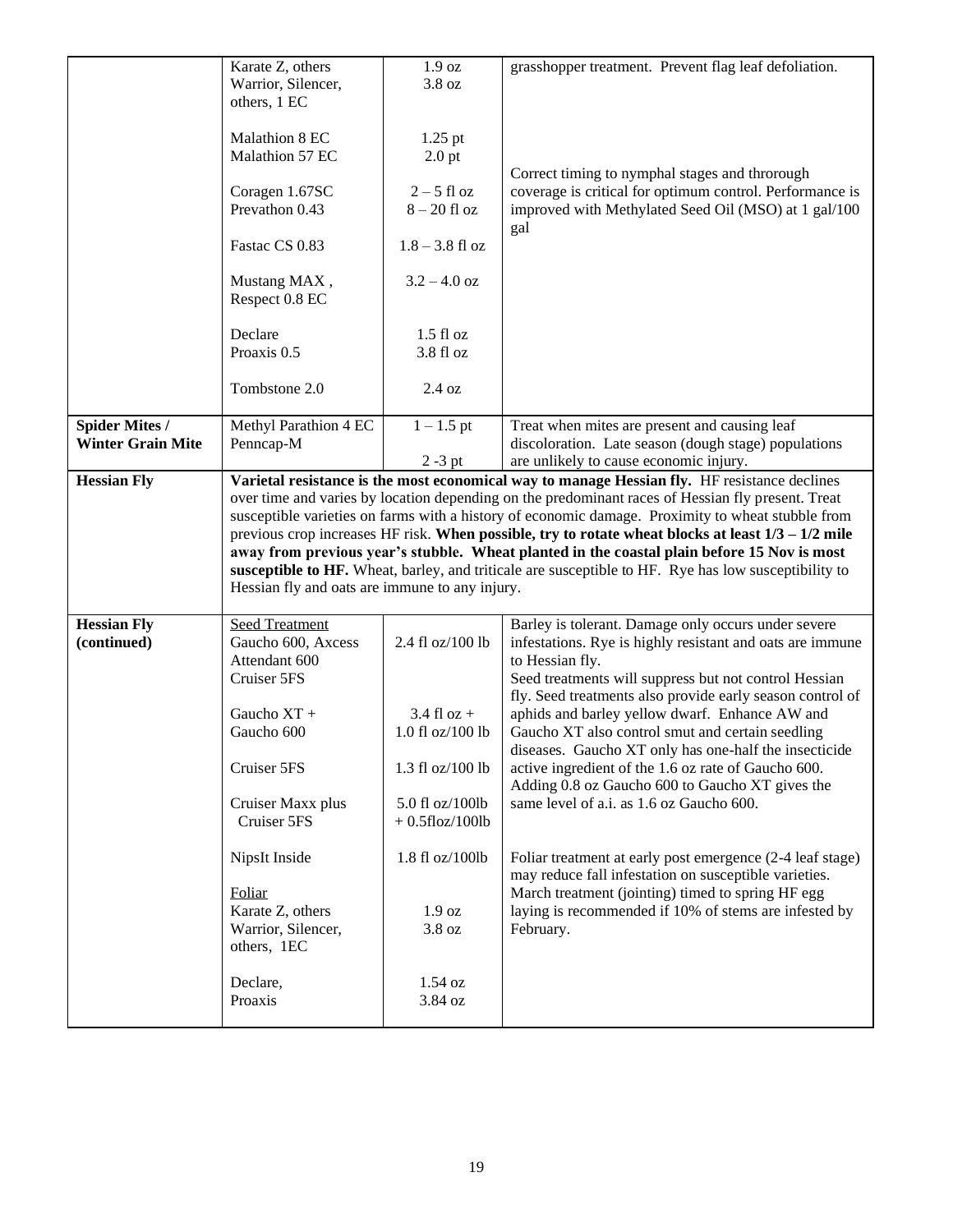| <b>Small Grain Insecticide Use Precautions</b> |                               |                              |                           |                                        |  |  |
|------------------------------------------------|-------------------------------|------------------------------|---------------------------|----------------------------------------|--|--|
| <b>Active Ingedient</b>                        | <b>Brand Name</b>             | <b>Pre-Harvest</b><br>(Days) | <b>Pre-Grazing (Days)</b> | <b>Small Grains Labeled</b>            |  |  |
| alpha-cypermthrin                              | Fastac CS                     | 14                           | 3                         | wheat, triticale                       |  |  |
| beta-cyfluthrin                                | Baythroid XL 1 EC             | 30                           | 7                         | wheat                                  |  |  |
| carbaryl                                       | Sevin                         | 21                           | $\overline{7}$            | wheat, triticale                       |  |  |
| chlorantraniliprole                            | Prevathon                     | $\mathbf{1}$                 | No grazing restriction    | Wheat, oats, barley, rye,<br>triticale |  |  |
| cyfluthrin                                     | Tombstone 2.0                 | 30                           | 7                         | wheat, triticale                       |  |  |
| flupyradifurone                                | Sivanto 200 SL                | 21                           | no grazing restriction    | wheat, oats, barley, rye,<br>triticale |  |  |
| imidacloprid                                   | Enhance AW,<br>Gaucho         | 45                           | 45                        | wheat, oats, barley                    |  |  |
| lambda-<br>cyhalothrin                         | Karate Z 2.08<br>Warrior      | 30                           | $\overline{7}$            | wheat, oats, barley, rye,<br>triticale |  |  |
| gamma cyhalothrin                              | Declare,                      | 30                           | 7                         | wheat, triticale                       |  |  |
| malathion                                      | Malathion                     | $\overline{7}$               | $\overline{7}$            | wheat, oats, barley, rye,<br>triticale |  |  |
| methomyl                                       | Lannate                       | $\overline{7}$               | 10                        | wheat, oats, barley, rye,<br>triticale |  |  |
| methyl parathion                               | Methyl 4EC<br>Penncap-M       | 15                           | 15                        | wheat, oats, barley, rye,<br>triticale |  |  |
| clothianidin                                   | NipsIt Inside                 | Seed treat.                  | no grazing restriction    | wheat, oats, barley, rye,<br>triticale |  |  |
| spinetoram                                     | Radiant 1 SC                  | 21                           | 3                         | wheat, oats, barley, rye,<br>triticale |  |  |
| spinosad                                       | Blackhawk                     | 21                           | once material dries       | wheat, oats, barley, rye,<br>triticale |  |  |
| sulfoxaflor                                    | Transform 50WG                | 14                           | 7                         | wheat, barley, triticale               |  |  |
| thiamethoxam                                   | Cruiser 5FS                   | seed treat.                  | no grazing restriction    | wheat, barley, triticale               |  |  |
| zeta-cypermethrin                              | Mustang MAX<br>Respect 0.8 EC | 14                           | 14                        | wheat, triticale                       |  |  |

## **Acknowledgements**